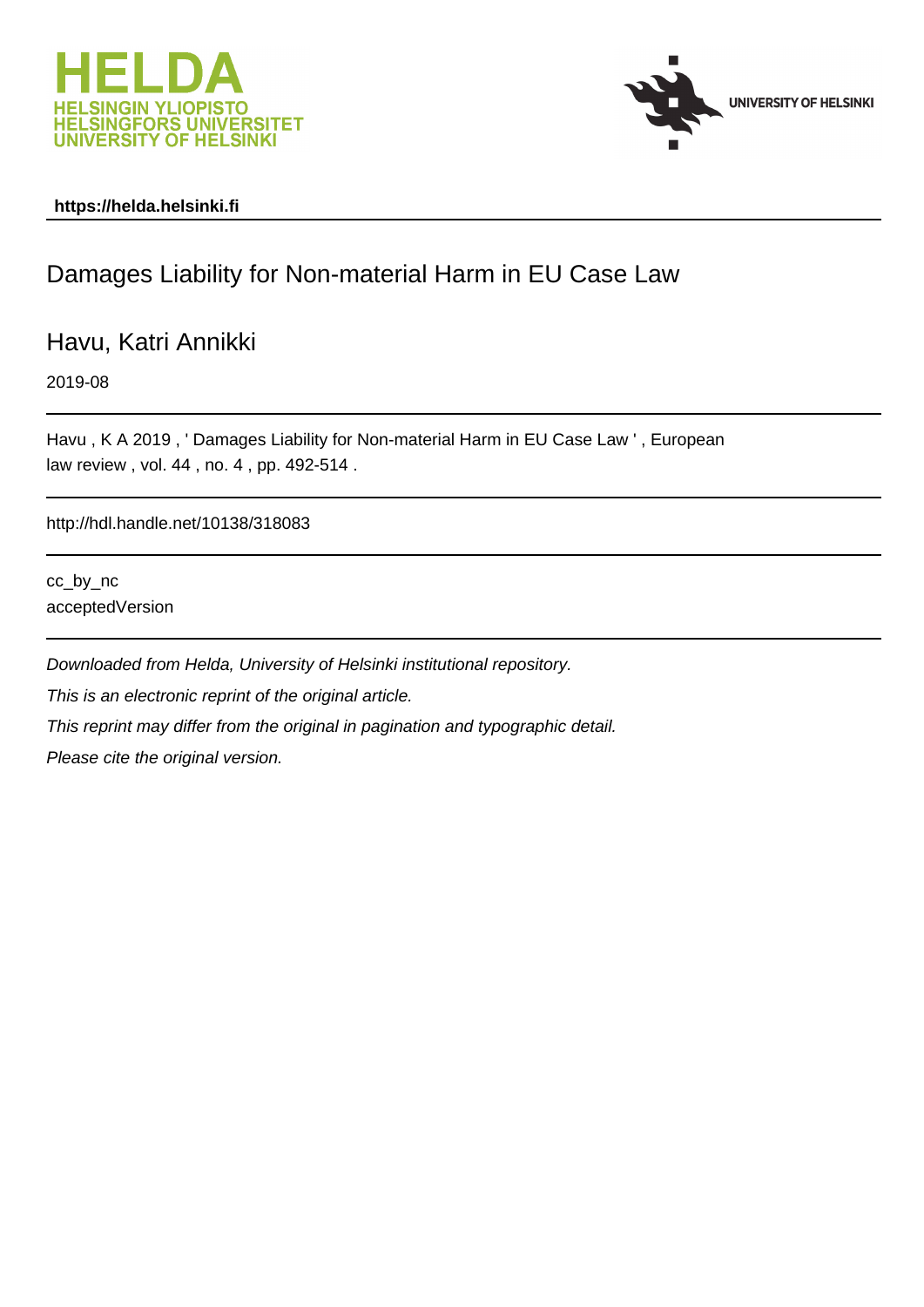# **Damages Liability for Non-material Harm in EU Case Law**

# **Havu, K.**

This is a pre-copyedited, author-produced version of an article accepted for publication in European Law Review following peer review. The definitive published version (Havu, K., Damages Liability for Nonmaterial Harm in EU Case Law, 2019, European law review 44, 4, p.  $492-514$ ) is available online on Westlaw UK or from Thomson Reuters DocDel service.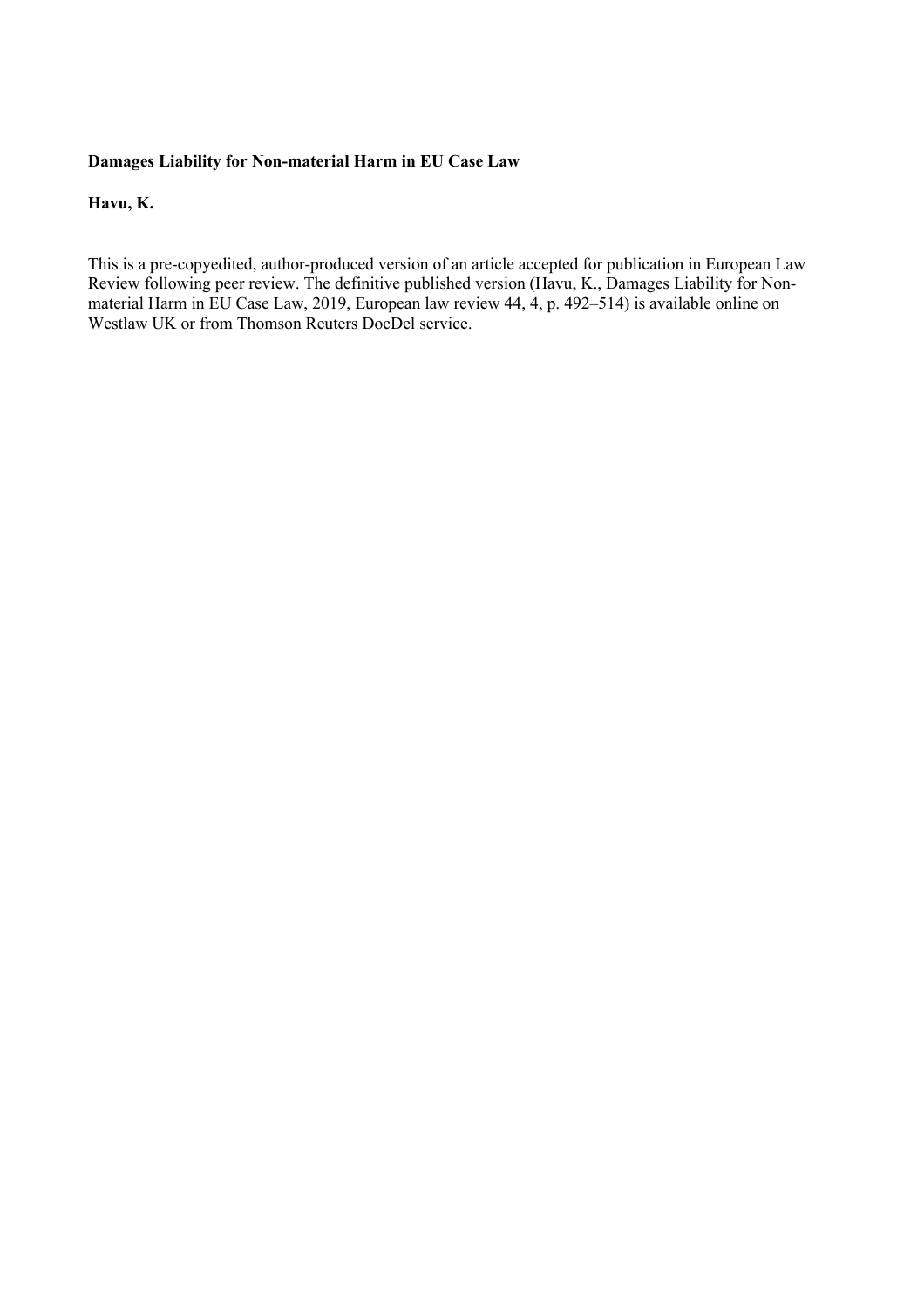# **Damages Liability for Non-material Harm in EU Case Law**

**Katri Havu\*** *University of Helsinki*

**Abstract** This article analyses EU case law concerning damages liability for non-material harm. The focus here is on recent case law, most of which concerns EU liability. The contribution first provides an overview of cases that deal with non-material damage. Secondly, it explores important themes that emerge from the case law, such as the necessity of monetary reparation, the conditions for harm and causation, and the amounts of compensation granted. Particular attention is paid to the topical notion of reputational harm. Claims concerning damage to reputation or image have frequently emerged in EU liability cases, but compensation has not been readily awarded. The European Court of Justice has, however, relatively recently upheld a decision awarding damages for unjustified and prolonged inclusion on a "sanctions list" (C-45/15 P *Safa Nicu*). The problem of distinguishing between non-material and economic harm under EU law is also discussed.

## **Introduction**

Sometimes—albeit not often—the European Court of Justice (ECJ) and the General Court (GC<sup>1</sup>) award damages for non-material harm. With respect to tort law or damages liability law generally, "non-material harm" or "non-material damage"<sup>2</sup> refers to harm that is challenging to quantify in monetary terms. This is because the damage itself is of a "qualitative" nature and not directly related to a person's assets, wealth or income.3

Relevant types of harm include, in the case of natural persons, pain and comparable suffering, as well as harm to emotional well-being. It is debatable whether non-material harm—which is typically experienced as discomfort or inconvenience—is even possible in the case of legal entities, such as companies. However, legal entities may, at least arguably, suffer non-material harm in the form of, for example, a state of pressure. Negative situations faced in the context of commercial or professional activities may also lead to both economic and non-material harm, with these types of damage often appearing intertwined.<sup>4</sup>

 <sup>\*</sup> Assistant Professor of Private Law. The author wishes to thank Daniel Wyatt for language editing and Professor Erdem Büyüksagis for insightful discussions. Any errors remain those of the author.

<sup>&</sup>lt;sup>1</sup> The abbreviation "GC" is used to refer to the General Court and the Court of First Instance.

<sup>2</sup> Also "non-pecuniary harm" or "non-pecuniary damage".

<sup>3</sup> See also W.V.H. Rogers, "Comparative Report of a Project Carried Out by the European Centre for Tort and Insurance Law" in W.V.H. Rogers (ed.), *Damages for Non-Pecuniary Loss in a Comparative Perspective* (Wien: Springer, 2001), pp.245, 246; Opinion of Advocate General (AG) Wahl in *Petillo and Petillo* (C-371/12) EU:C:2013:652 at [38]–[39].

<sup>4</sup> See also Opinion of AG Wahl in *EU v Kendrion NV* (C-150/17 P) EU:C:2018:612 at [112]–[116]. Wahl underlines the actually *pecuniary* nature of some harms that have been previously characterised as non-material damage. Note also, e.g. Rogers,

<sup>&</sup>quot;Comparative Report" in *Non-Pecuniary Loss* (2001), pp.288–289. Some economic damages are abstract and theoretical, and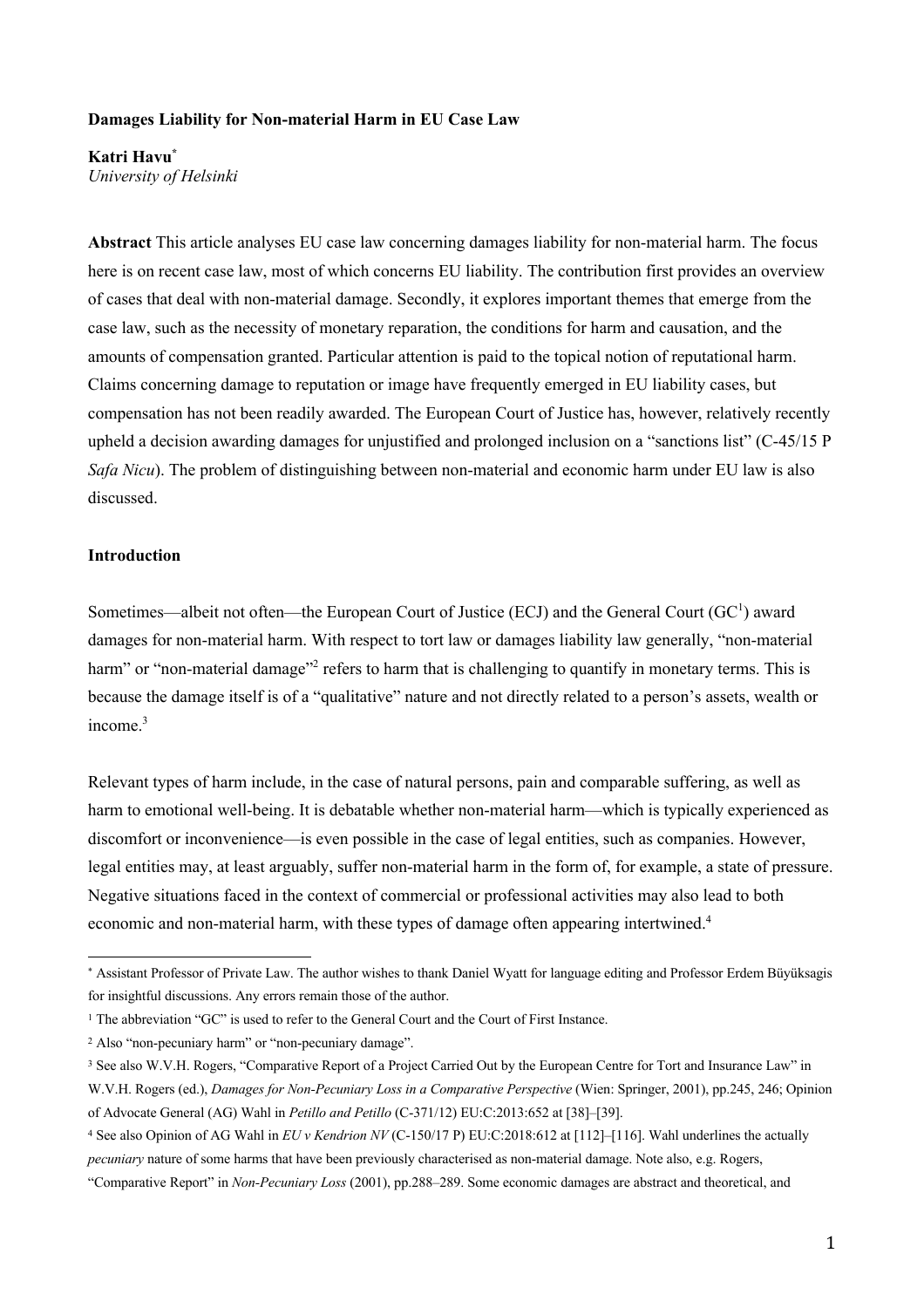Under EU law, compensation for non-material harm is possible according to particular legislation, but damages can also be awarded without any express provision addressing non-material harm. Pieces of EU secondary legislation that discuss non-pecuniary damage include the recent General Data Protection Regulation 2016/679, which provides that anyone who has "suffered material or non-material damage as a result of an infringement of this Regulation" shall have the right to compensation.<sup>5</sup> Moreover, Directive 2004/48 on the enforcement of intellectual property rights, for example, confirms the compensability of "moral prejudice", 6 as does Directive 2016/943 on trade secrets.<sup>7</sup> Additionally, Directive 2015/2302 on package travel sets out that compensation under the Directive should cover "non-material damage such as ... loss of enjoyment of the trip or holiday".<sup>8</sup> However, even where legislation does not expressly mention nonmaterial harm, the ECJ has generally interpreted the concept of "damage" and other relevant notions broadly, including non-material harm in the process.<sup>9</sup>

A significant proportion of the existing non-material harm case law concerns EU liability, that is, noncontractual liability under art.340 of the Treaty on the Functioning of the EU (TFEU), and liability in staff cases. In this context, non-pecuniary damage is recoverable. <sup>10</sup> Non-material harm has also been discussed in preliminary rulings concerning, in particular, horizontal liability between private parties and the

<sup>9</sup> See *Leitner* (C-168/00) EU:C:2002:163 at [19]–[24] (concerning Directive 90/314 on package travel, package holidays and package tours [1990] OJ L158/59); *Petillo* (C-371/12) EU:C:2014:26 at [34]–[35] (on several Directives concerning insurance against civil liability in respect of motor vehicles). See similarly *Walz v Clickair SA* (C-63/09) EU:C:2010:251 (on the Convention for the Unification of Certain Rules for International Carriage by Air, concluded in Montreal on 28 May 1999). See also on harm covered by "further compensation" (under Regulation 261/2004 establishing common rules on compensation and assistance to passengers in the event of denied boarding and of cancellation or long delay of flights, and repealing Regulation (EEC) No 295/91 [2004] OJ L46/1) *Sousa Rodríguez and Others* (C-83/10) EU:C:2011:652 at [36]–[46]. The ECJ has nevertheless noted that non-material harm is not covered by the liability rules set out in Directive 85/374 on the approximation of the laws, regulations and administrative provisions of the Member States concerning liability for defective products 1985 OJ L210/29, as the Directive explicitly notes, in defining relevant damage, that "[t]his Article shall be without prejudice to national provisions relating to non-material damage" (art.9; see also art.1): *Veedfald* (C-203/99) EU:C:2001:258 at [27]–[33].

therefore similar to non-material harm. For example, lost profits are established using hypothetical scenarios where a particular event causing the alleged harm would not have taken place. See, e.g. M. Lehmann, "Where does Economic Loss Occur?" (2011) 7 *Journal of Private International Law* 527, 531.

<sup>5</sup> Regulation 2016/679 on the protection of natural persons with regard to the processing of personal data and on the free movement of such data, and repealing Directive 95/46/EC (General Data Protection Regulation) [2016] OJ L119/1, art.82(1).

<sup>6</sup> Directive 2004/48 on the enforcement of intellectual property rights [2004] OJ L157/45, art.13, recital 26.

<sup>7</sup> Directive 2016/943 on the protection of undisclosed know-how and business information (trade secrets) against their unlawful acquisition, use and disclosure [2016] OJ L157/1, art.14, recital 30.

<sup>8</sup> Directive 2015/2302 on package travel and linked travel arrangements, amending Regulation (EC) No 2006/2004 and Directive 2011/83/EU of the European Parliament and of the Council and repealing Council Directive 90/314/EEC [2015] OJ L326/1, recital 34.

<sup>10</sup> See also, e.g. Opinion of AG Wahl in *Petillo* (C-371/12) EU:C:2013:652 at [40].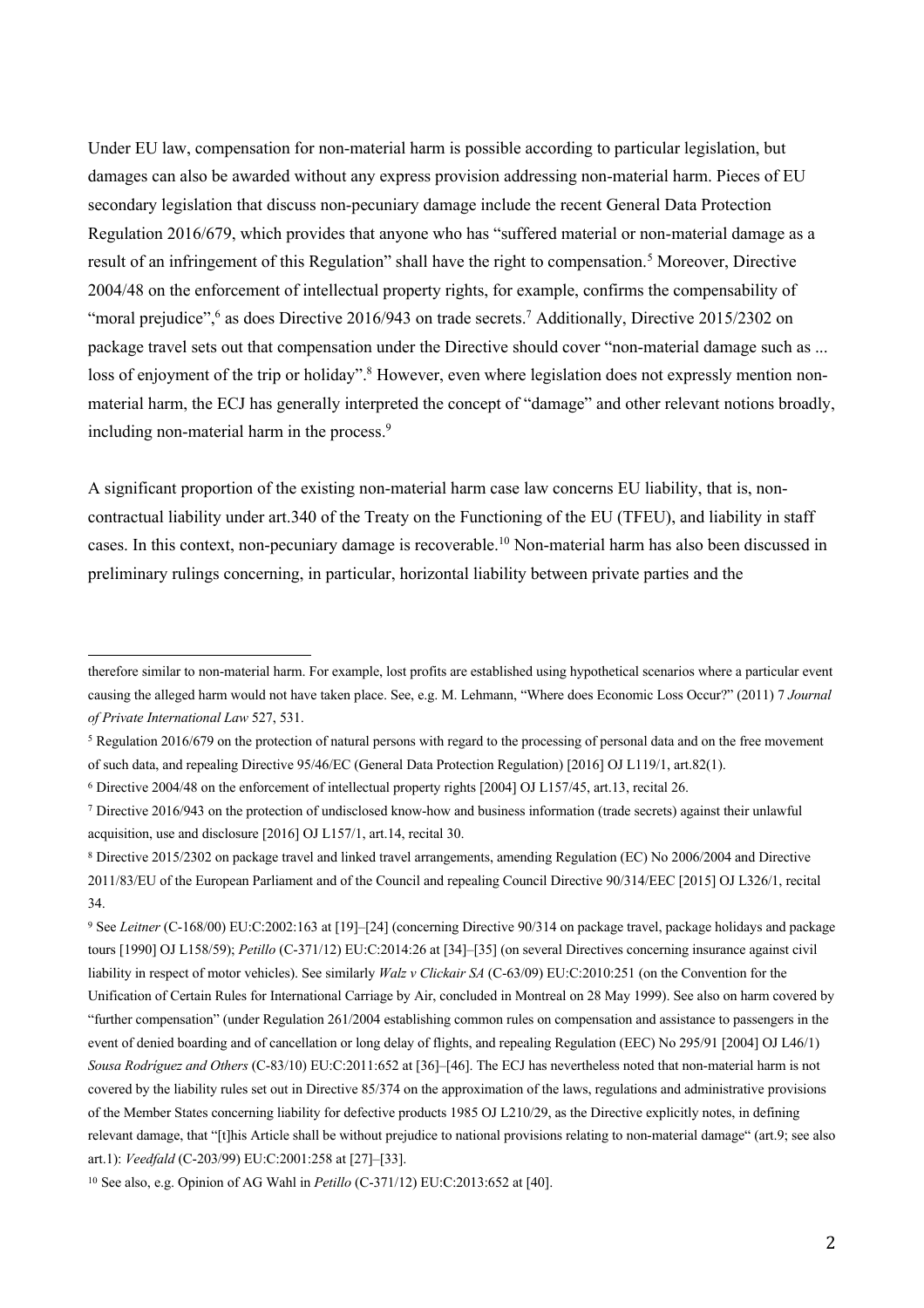interpretation of EU secondary law.<sup>11</sup> In cases heard by national courts, many of the aspects concerning the conditions for liability and determining the amount of compensation to be awarded are, pursuant to the principle of national procedural autonomy, typically left for "gap-filling" national systems. Further, particular fields may be governed by particular norms. Nonetheless, cases on EU liability can shed light on the recoverability of the types of non-material harm as well as on the interpretation of the conditions for liability as matters of EU law.<sup>12</sup>

In any event, there is no clear general EU law approach regarding how non-material harm should be addressed, for example as to the requirements necessary to sufficiently establish harm.<sup>13</sup> However, it is possible to argue that compensability of non-material harm can, in principle, be assumed, even in contexts where explicit confirmation of the fact is lacking. The principle of *full compensation* underpins EU damages liability law, and that notion leads to the assumption that non-material harm is recoverable where no clear signs indicating otherwise exist. Further, the fields where recoverability of non-material harm has been expressly affirmed are increasing.<sup>14</sup>

This article presents a concise overview of existing EU level case law on non-material harm, and explores selected substantive themes that are generally challenging in non-material harm disputes and/or which appear topical on the basis of recent cases. Reflecting the contours of the case law, most of the substantive analysis of this study is based on EU liability judgments. Overall, this contribution elucidates the treatment of non-material harm in EU level cases and fills a gap in the literature by systematising and commenting upon contemporary case law. Remarks are also made concerning prevailing ambiguities or inconsistencies, as well as possible future developments.

In order to deal with these aims in a methodical manner, the article adopts the following structure. First, an overall picture of the relevant EU level case law is sketched, beginning with preliminary remarks and then moving on to a discussion of specific case examples. The following section ("Analysis: central substantive issues") presents findings on the general treatment of non-material harm claims, and then special focus is given to issues that are particular to non-material harm cases or that require specific attention in the context

<sup>&</sup>lt;sup>11</sup> See, e.g. fn.9 above.

<sup>12</sup> On the relevance of different lines of damages liability case law with respect to each other see, e.g. K. Havu, "Full, Adequate and Commensurate Compensation for Damages under EU Law: A Challenge for National Courts?" (2018) 43 E.L. Rev. 24, 40–41; I. Durant, "Causation" in H. Koziol and R. Schulze (eds), *Tort Law of the European Community* (Vienna: Springer, 2008), pp.47, 55– 56. See also, e.g. P. Craig and G. de Búrca, *EU Law: Text, Cases, and Materials*, 6th edn (Oxford: OUP, 2015), pp.256–259. <sup>13</sup> See also N. Reich, "The Interrelation between Rights and Duties in EU Law: Reflections on the State of Liability Law in the

Multilevel Governance System of the Union: Is There a Need for a More Coherent Approach in European Private Law?" (2010) 29 *Yearbook of European Law* 112, 131–132, 148–149.

<sup>14</sup> In addition to the secondary legislation and cases discussed above, see C. Heinze, *Schadenersatz im Unionsprivatrecht* (Tübingen: Mohr Siebeck, 2017), pp.595–602, and further 226–228, 309–310, 355–359, 415–417, 473–478. See also, e.g. A. Vaquer, "Damage" in *Tort Law of the European Community* (2008), pp.23, 39–41.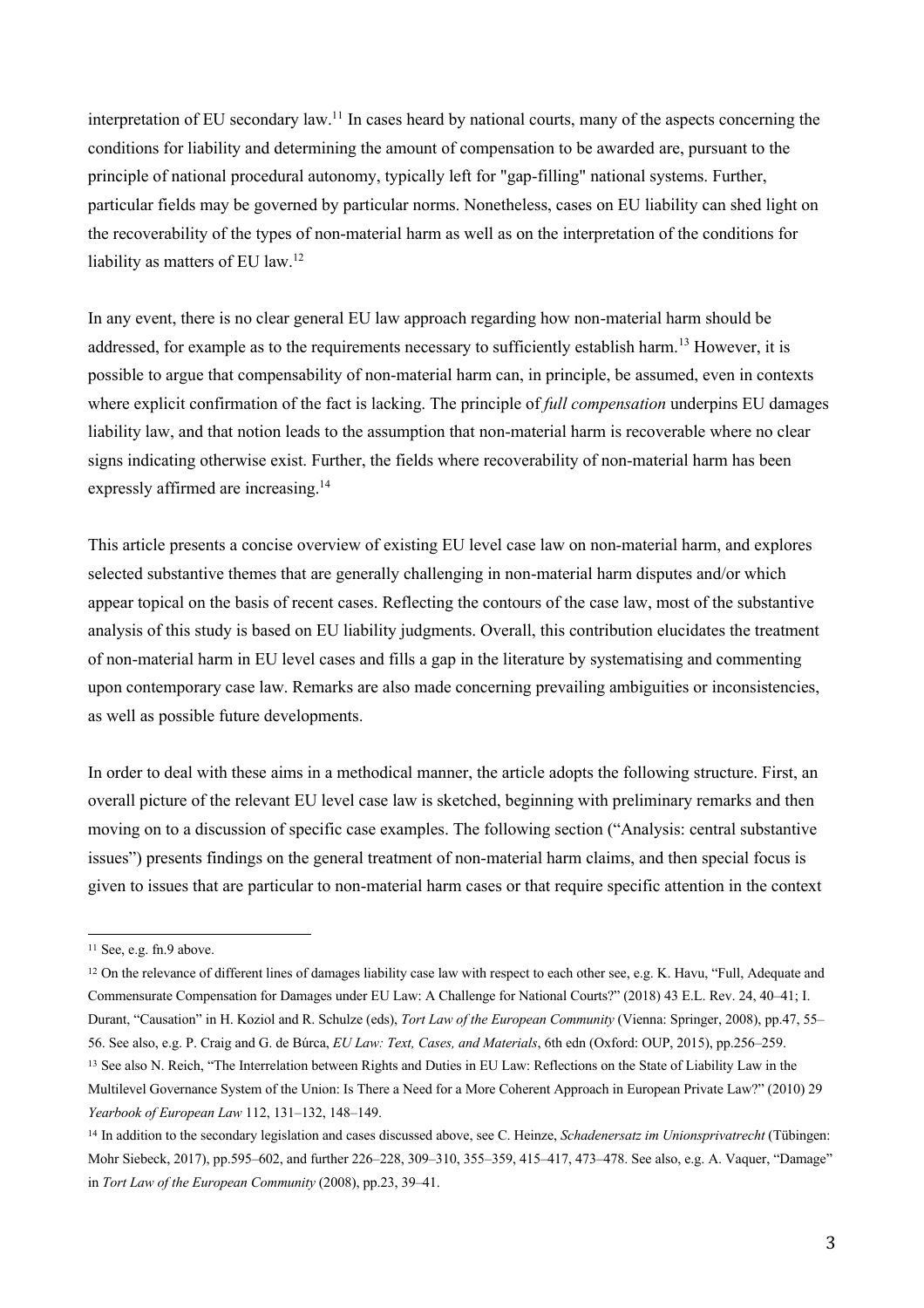of non-material harm. More particularly, this part explores questions such as when does non-material harm necessitate monetary compensation, how are the conditions of harm and causation applied in the context of non-pecuniary losses and how is damage quantified and the precise amounts of compensation determined. The second substantive analysis section ("Further analysis: harm to reputation and distinguishing nonmaterial and economic damage") provides further insights into two specific themes that are topical but which involve unresolved questions. First, the notion of reputational harm, a highly relevant matter and one that is frequently argued by claimants in recent and pending cases. And, secondly, the related, though broader, issue of the classification of harms as either non-material or economic, particularly as regards the elusive "border" between their theoretical existences. The study ends with succinct concluding remarks.

#### **Non-material harm in EU case law: an overview**

#### *Preliminary remarks*

Some additional background with respect to EU law is necessary before discussing the case law in detail. EU law does not contain any general and exhaustive tort law regime. The only liability disputes governed solely by EU law are those relating to EU liability. In cases belonging to the jurisdiction of national courts (Member State liability and horizontal liability), the "gap-filling" national remedial and procedural rules play a significant role, and the existing EU law on harm compensation mainly serves the goals of substantive EU law and is a tool for strengthening its practical effects. The legislative competence of the EU in the field of private law is limited to the powers conferred in the Treaties, with art.114 TFEU—that allows harmonisation for the purposes of "establishment and functioning of the internal market"—being the most relevant basis for issuing (sector-specific) legislation dealing with damages liability. A complete EU tort law regime, that is, one that does not rely on national law, is not possible given the current EU competences, or indeed even sensible considering the practical concerns regarding the enactment and enforcement of such a regime. In fact, no truly self-sufficient EU legislation-based liability systems exist even in particular fields.15

However, the ECJ's judicial competence to address issues of private law remedies constitutes an avenue for EU law to cover even more liability questions in areas where national procedural autonomy otherwise prevails. In addition to interpreting EU legislation, the ECJ can discuss compensating harms as a part of guidance on ensuring the full effect of EU law or effective judicial protection,<sup>16</sup> and it therefore enjoys a broad "de facto competence" of developing EU law on damages liability. Previously, the ECJ has handed down landmark rulings indicating that the possibility to obtain damages must exist in particular situations

 <sup>15</sup> See however, e.g. Directive 85/374 concerning liability for defective products 1985 OJ L210/29; Directive 2014/104 on certain rules governing actions for damages under national law for infringements of the competition law provisions of the Member States and of the EU [2014] OJ L349/1. For further discussion regarding EU damages liability law see D. Leczykiewicz,"Compensatory Remedies in EU Law: The Relationship Between EU Law and National Law" in P. Giliker (ed.) *Research Handbook on EU Tort Law* (Cheltenham: EE, 2017), p.63; Heinze, *Schadenersatz* (2017), pp.16–106.

<sup>16</sup> See arts 4(3) and 19 of the Treaty on European Union, and art.47 of the EU Charter of Fundamental Rights (EUCFR).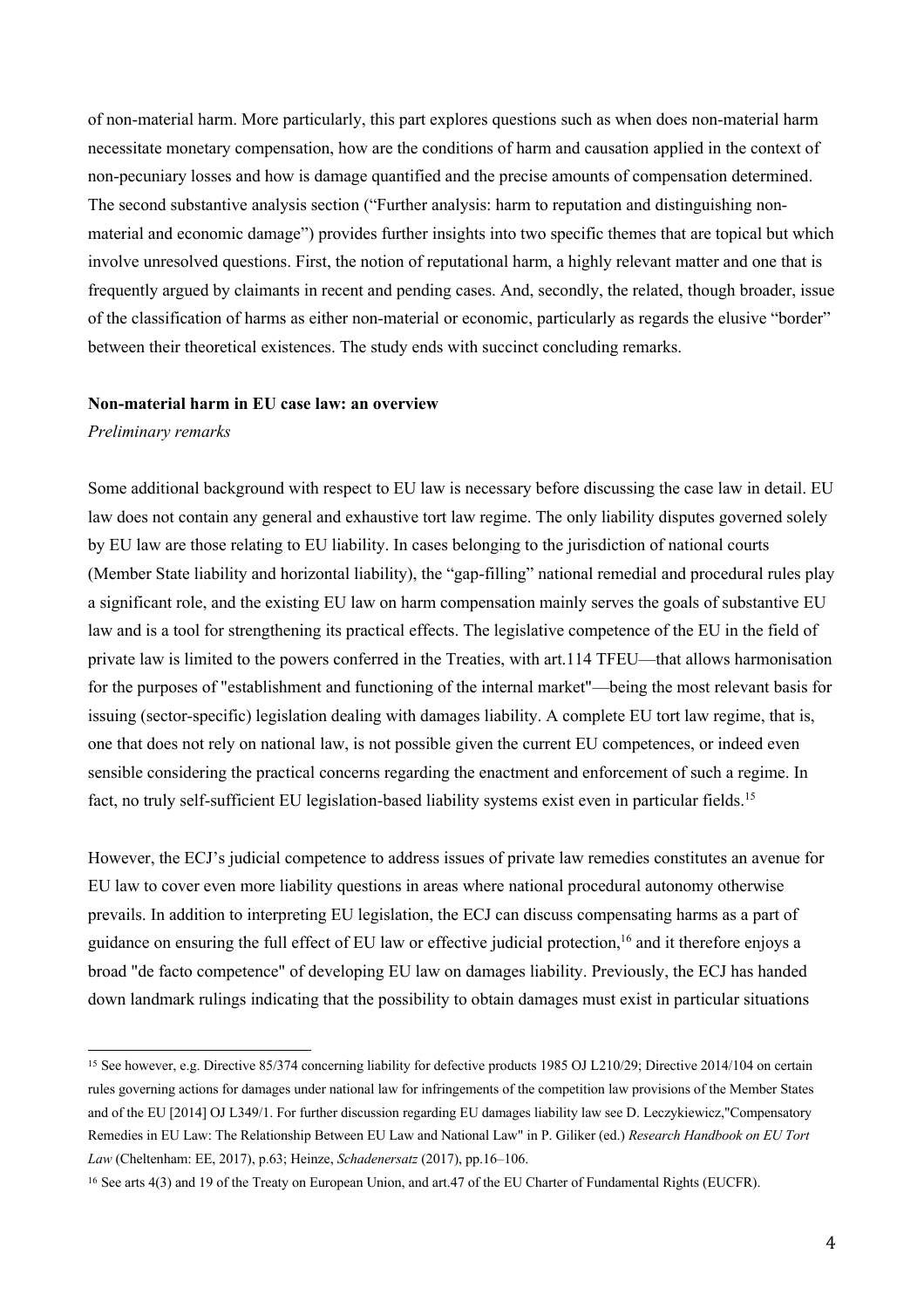even though the Treaties or other legislation has not expressly provided for this.<sup>17</sup> Further, detailed (although sporadic) guidance on what kind of national rules are compatible with EU law has also been provided, thereby developing EU law on damages liability in the process.<sup>18</sup>

EU level case law that is relevant for studying liability for non-material harm, therefore, consists of different kinds of cases. Moreover, EU law on non-material harm can develop in different ways, that is, by means of sectoral legislation or ECJ guidance in different types of cases. An additional issue is that while the ECJ is the most authoritative interpreter of EU law, a significant portion of existing EU level judgments that touch upon non-material harm are those of the GC (which evaluates facts and evidence in cases concerning EU liability, while appeals to the ECJ are limited to questions of law<sup>19</sup>). GC judgments are, therefore, interesting when it comes to investigating non-pecuniary harm, but they must be studied bearing in mind that the GC does not possess the same authority as the ECJ when it comes to explaining the meaning of EU law.

Finally, it should be noted that EU law concepts such as "non-material harm/damage" and "damage" must be given an autonomous and uniform interpretation based on EU law alone.20 The concept of non-material harm/damage has been used by the EU Courts when discussing, for example, pain or physical suffering,  $21$ harm to emotional well-being and the like,<sup>22</sup> reputational damage and other harm to personality rights (of both natural persons and companies), $^{23}$  and a "state of uncertainty" (of both natural persons and companies).24 Further, loss of chance is, at least in some situations, considered non-material harm under EU law.25 Therefore, it is observable that even under EU law, the notion of non-material harm is broad and covers different "qualitative" damages. As regards the actual English expressions used, "non-material"

 <sup>17</sup> *Francovich v Italian Republic* (C-6/90) EU:C:1991:428; *Courage Ltd v Crehan* (C-453/99) EU:C:2001:465.

<sup>18</sup> E.g. *AGM-COS.MET Srl v Suomen valtio and Lehtinen* (C-470/03) EU:C:2007:213; *Manfredi v Lloyd Adriatico Assicurazioni SpA* (C-295/04 to C-298/04) EU:C:2006:461. See also W. van Gerven, "The ECJ Case-Law as a Means of Unification of Private Law", in A. Hartkamp, M. Hesselink, E. Hondius, C. Joustra, E. du Perron, and M. Veldman (eds), *Towards a European Civil Code*, 3rd edn, (Alphen aan den Rijn: Kluwer, 2004), p.101.

<sup>19</sup> See art.256 TFEU and art.58 of the Statute of the Court of Justice of the EU.

<sup>20</sup> See also *Nokia Corp v Wärdell* (C-316/05) EU:C:2006:789 at [21]; *Diamantis* (C-373/97) EU:C:2000:150 at [34]; *Pafatis* (C-441/93) EU:C:1996:92 at [68]–[70].

<sup>21</sup> E.g. *Vainker and Vainker v Parliament* (T-48/01) EU:T:2004:61. See also *Grifoni v EAEC* (C-308/87) EU:C:1994:38.

<sup>22</sup> E.g. *Ombudsman v Staelen* (C-337/15 P) EU:C:2017:256; *Chart v EEAS* (T-138/14) EU:T:2015:981.

<sup>23</sup> E.g. *Safa Nicu Sepahan Co v Council* (C-45/15 P) EU:C:2017:402; *Shevill and Others v Presse Alliance SA* (C-68/93)

EU:C:1995:61; *New Europe Consulting Ltd and Others v Commission* (T-231/97) EU:T:1999:146.

<sup>24</sup> E.g. *Campogrande v Commission* (C-62/01 P) EU:C:2002:248 at [41]; *Campogrande v Commission* (T-136/98) EU:T:2000:281; *Council v De Nil and Impens* (C-259/96 P) EU:C:1998:224; *Curto v Parliament* (T-275/17) EU:T:2018:479 at [108]–[118]; *Kendrion* (C-150/17 P) EU:C:2018:1014; *Kendrion NV v EU* (T-479/14) EU:T:2017:48; *C v Council* (T-84/98) EU:T:2000:156 at [96]–[103].

<sup>25</sup> See *Farrugia v Commision* (T-230/94) EU:T:1996:40 at [42]–[46]; *Moat v Commission* (T-13/92) EU:T:1993:22 at [44]–[49]. See also *Castille v Commission* (173/82, 157/83 and 186/84) EU:C:1986:54 at [30]–[38]. Compare to *Commission v Girardot* (C-348/06 P) EU:C:2008:107; *Citymo SA v Commission* (T-271/04) EU:T:2007:128.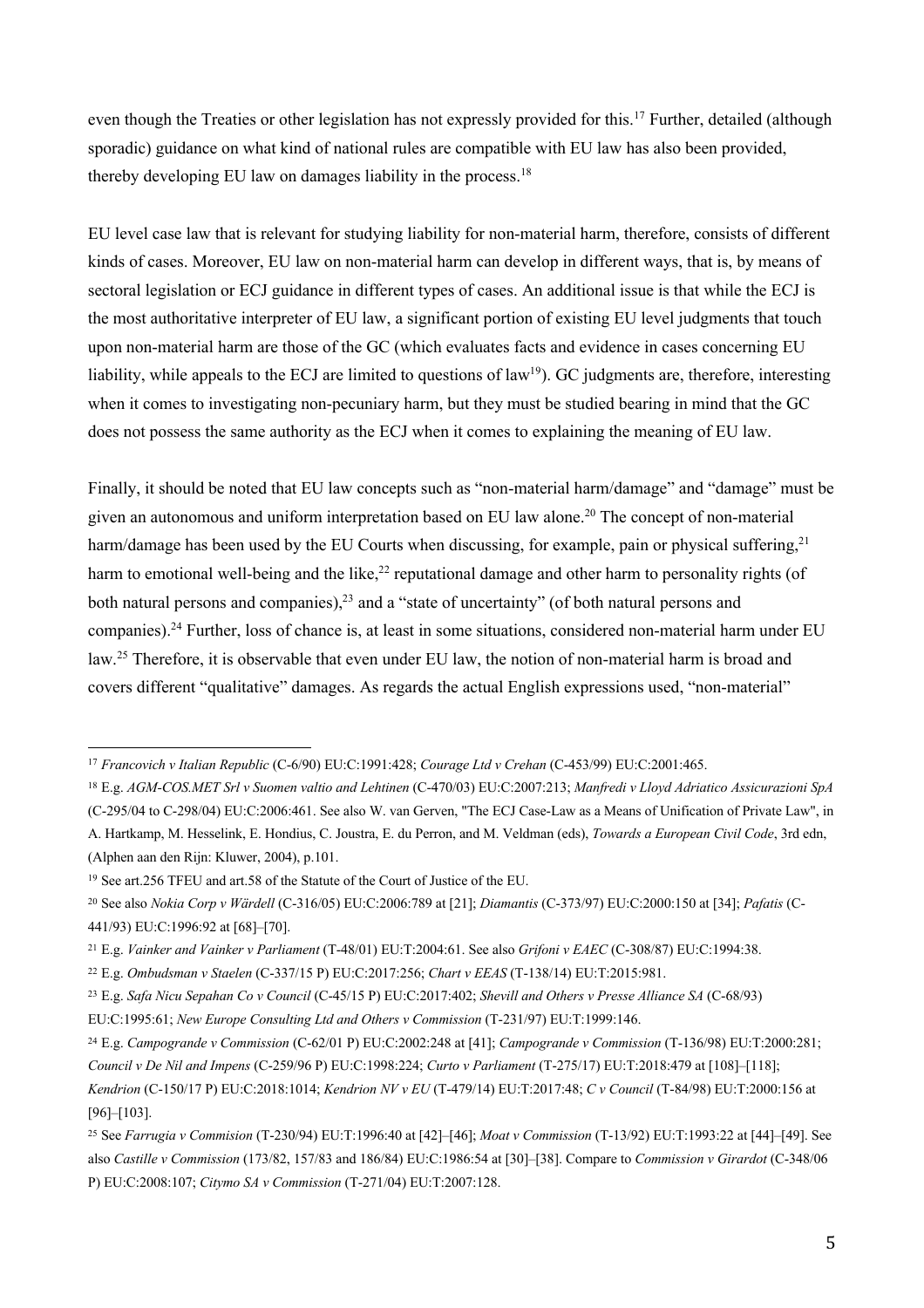harm/damage and "non-pecuniary" harm/damage appear to be essentially synonyms.<sup>26</sup> Other nomenclature is also seen in the case law, such as "moral prejudice", which seems to appear in immaterial property rights (IPR) cases in particular. <sup>27</sup> In the French versions of judgments, the ECJ often utilises the concept "*préjudice moral*<sup>"28</sup> as well as, for example, "*préjudice immatériel*",<sup>29</sup> without there being any discernible legal difference between the phrases.

Below, we look first at EU liability cases involving non-material harm and then explore a number of preliminary rulings. Cases are discussed according to rough "categories" but these are not that relevant per se, with the categorisation adopted merely to facilitate discussion. Similarly, the case examples highlighted are selected in order to illustrate the variety of legal issues that emerge in non-material harm disputes, but the goal is not to present an exhaustive list of relevant cases. More elaborate analysis of the substantive questions follows this overview.

# *EU liability cases*

# Staff cases

Cases involving EU officials (or their recruitment procedures) often touch upon non-material harm such as harm to mental well-being or to career. In *Hectors*, for example, the claimant argued that they had suffered non-material harm due to the lack of transparency related to an appointment procedure. Nevertheless, the damages claim was dismissed because the annulment of the contested decision was considered adequate compensation for the damage.<sup>30</sup> Generally, the issue of whether the annulment of a decision or other measure suffices as compensation for non-material harm reoccurs in staff cases.<sup>31</sup>

There are also staff cases that, for example, particularly underline the obligation of the claimant to provide information and evidence on the nature and extent of the damage.32 For example in *Girardot*, the claimant requested compensation for deterioration of mental health, depression, and physical harm caused by the

 <sup>26</sup> See *Staelen* (C-337/15 P) EU:C:2017:256; *Safa Nicu* (C-45/15 P) EU:C:2017:402; *Girardot* (C-348/06 P) EU:C:2008:107; *Wood* (C-164/07) EU:C:2008:321; *Parliament v Reynolds* (C-111/02 P) EU:C:2004:265.

<sup>27</sup> E.g. *Liffers v Producciones Mandarina SL and Mediaset España Comunicación SA* (C-99/15) EU:C:2016:173; *Nikolajeva v Multi Protect OÜ* (C-280/15) EU:C:2016:467.

<sup>28</sup> *Staelen* (C-337/15 P) EU:C:2017:256; *Girardot* (C-348/06 P) EU:C:2008:107; *Wood* (C-164/07) EU:C:2008:321; *Reynolds* (C-111/02 P) EU:C:2004:265; *Liffers* (C-99/15) EU:C:2016:173.

<sup>29</sup> *Safa Nicu* (C-45/15 P) EU:C:2017:402.

<sup>30</sup> *Hectors v Parliament* (C-150/03 P) EU:C:2004:555 at [55]–[57], [61]–[62]; *Hectors v Parliament* (T-181/01) EU:T:2003:13.

<sup>31</sup> E.g. *Culin v Commission* (C-343/87) EU:C:1990:49 at [25]–[29]; *Alba Aguilera v EEAS* (T-119/17) EU:T:2018:183 at [50]–[51]; *PB v Commission* (T-609/16) EU:T:2017:910 at [97]–[98]; *CW v Parliament* (T-742/16 RENV) EU:T:2017:338 at [64]–[67]; *Campogrande* (C-62/01 P) EU:C:2002:248 at [40]–[44]; *François v Commission* (T-307/01) EU:T:2004:180; *C* (T-84/98)

EU:T:2000:156 at [101]–[103].

<sup>32</sup> E.g. *Gordon v Commission* (T-175/04) EU:T:2007:38 at [41]–[44]; *Gordon v Commission* (C-198/07 P) EU:C:2008:761 at [60]–

<sup>[63].</sup> The claim for damages (harm to career, health and well-being) was inadmissible because it was unsubstantiated.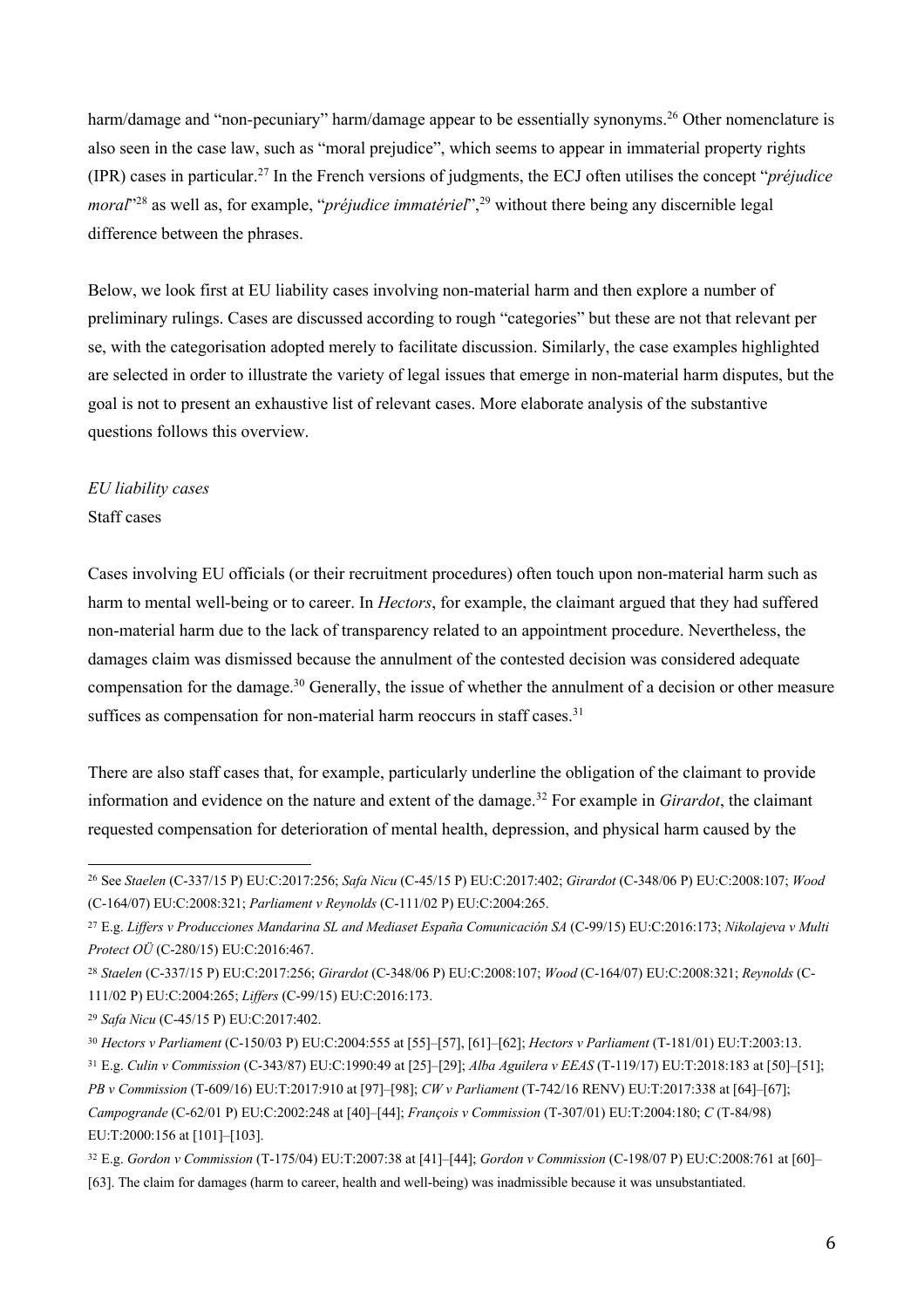unlawful rejection of her applications. However, no evidence—such as a medical certificate—had been produced regarding the existence of the harm and therefore it was not possible to grant compensation.<sup>33</sup>

"Sanctions list" cases (foreign and security policy)

A noteworthy category of non-material harm case law is the so-called "sanctions list" cases, which concern EU non-contractual liability related to restrictive measures adopted in view of a problematic situation in a particular country. <sup>34</sup> In *Safa Nicu*, the GC found that the unlawful (unjustified) adoption and maintenance of the restrictive measures placed upon a company caused it recoverable non-material harm, marking the first time in which monetary compensation for such damage was awarded in a sanctions case. The claimant argued that they had suffered damage to personality rights and reputational harm. The GC stated that the annulment of the company's entry on the restrictive measures list was such as to limit the amount of compensation,<sup>35</sup> but could not represent full reparation for the harm suffered. The GC paid attention to, inter alia, the gravity of the breach of EU law, its duration, and how the unjustified measures affected the behaviour of third parties, and set the amount of compensation *ex aequo et bono* at €50 000. <sup>36</sup> The ECJ (Grand Chamber) confirmed the outcome.<sup>37</sup>

In *Bank Mellat*, the ECJ clarified that restrictive measures of general application (concerning an entire business sector) cannot be considered likely to cause, as regards an individual operator, clear non-material harm in the form of damage to reputation.<sup>38</sup> Further, in *Bredenkamp*, the claimants were lawfully included on a list of targeted persons and entities and, therefore, the conditions for damages liability of the EU were not met.<sup>39</sup>

 <sup>33</sup> *Girardot v Commission* (T-10/02) EU:T:2006:148 at [133]–[137]; *Girardot* (C-348/06 P) EU:C:2008:107 at [30], [87]–[92].

<sup>34</sup> Such as Iran (see Regulation 961/2010 on restrictive measures against Iran and repealing Regulation 423/2007 [2010] OJ L281/1), or Zimbabwe (see Regulation 314/2004 concerning certain restrictive measures in respect of Zimbabwe [2004] OJ L55/1). The restrictive measures meant in this context are those imposed on certain persons and entities and involve, e.g. the freezing of the funds or economic resources belonging to members of the government of a particular country as well as to any natural or legal persons or entities associated with them. The target persons and entities are listed in annexes to EU secondary legislation instruments. See, e.g. *Safa Nicu* (C-45/15 P) EU:C:2017:402 at [1]–[5]; *Bredenkamp and Others v Council* (T-66/14) EU:T:2016:430 at [1]–[9]. <sup>35</sup> *Safa Nicu* (T-384/11) EU:T:2014:986 at [87]. See also *Abdulrahim v Council and Commission* (C-239/12 P) EU:C:2013:331 at [72]–[74], [83]; *Commission and Others v Kadi* (C-584/10 P, C-593/10 P and C-595/10 P) EU:C:2013:518 at [134]. <sup>36</sup> *Safa Nicu* (T-384/11) EU:T:2014:986 at [78]–[92].

<sup>37</sup> *Safa Nicu* (C-45/15 P) EU:C:2017:402 at [47]–[54], [101]–[111]. Some non-material harm arguments were presented for the first time before the ECJ and were therefore inadmissible. The ECJ emphasised that once the GC has found the existence of damage, it alone has jurisdiction to assess the means and extent of compensation. See also *Commission v Brazzelli Lualdi and Others* (C-136/92 P) EU:C:1994:211.

<sup>38</sup> *Bank Mellat v Council* (C-430/16 P) EU:C:2018:668 at [54]–[61]. The ECJ cited *Abdulrahim* (C-239/12 P) EU:C:2013:331 distinguishing the factual circumstances of the cases (in *Abdulrahim*, the issue was being associated with terrorist activities). <sup>39</sup> Bredenkamp (T-66/14) EU:T:2016:430. It should be noted that even the justified and legal inclusion of a person or company on a sanctions list can be harmful. Nevertheless, in case of legal and/or general measures, the harm is not prima facie recoverable. Whether the EU can in some situations incur damages liability for harm caused by a piece of legislation which in itself is not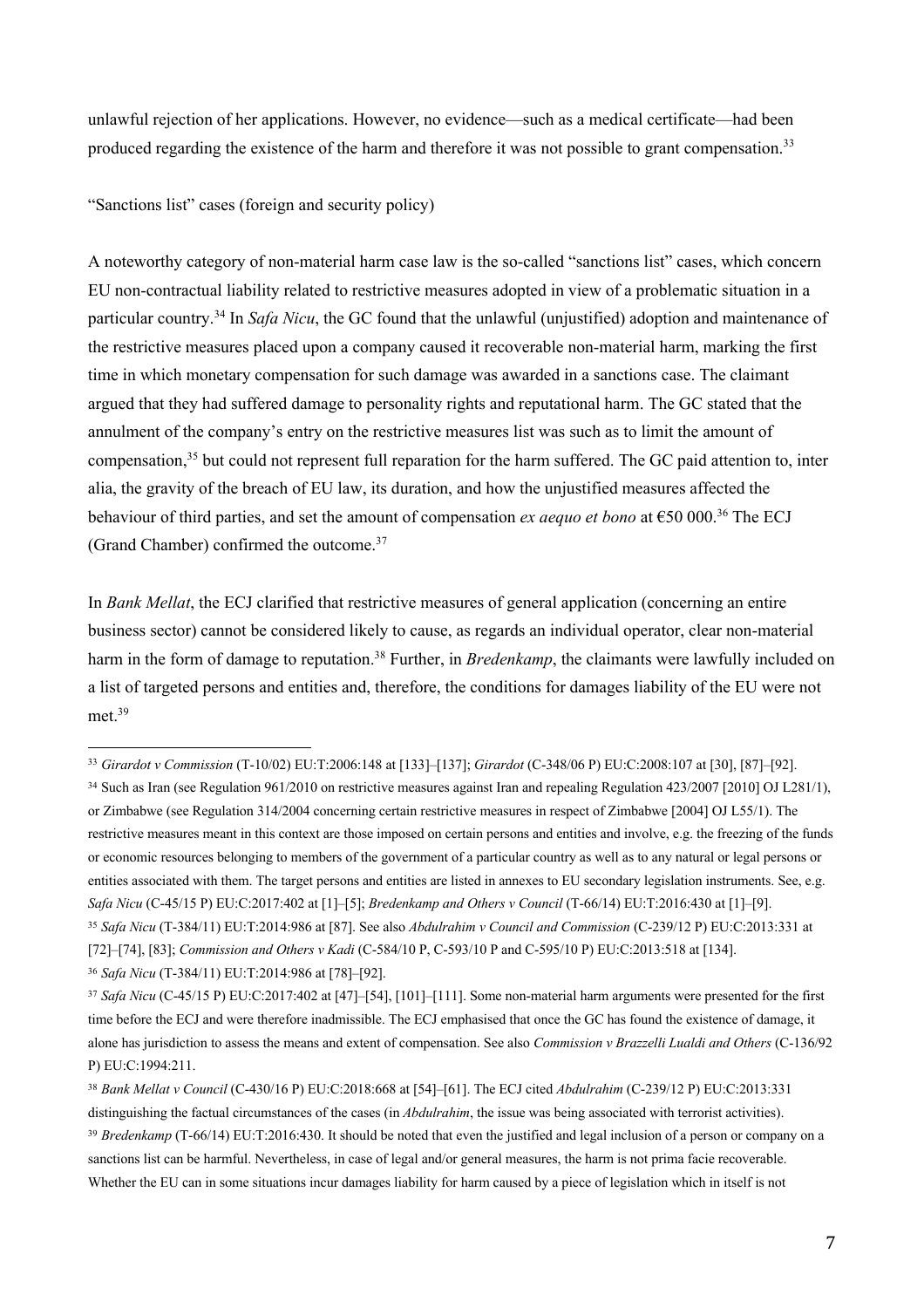Finally, a natural person argued in the case of *Jannatian* that certain unlawful restrictive measures deprived him of his right to property and freedom of movement, and that a travel ban imposed upon him denied him the possibility of visiting his daughter in another country, thereby infringing his right to private and family life. Additionally, it was impossible for him to carry out bank transactions in his own name. At the hearing, the claimant also stated that the restrictive measures had damaged his reputation. The GC did not find any actual damage, and underlined that a finding that the restrictive measures were unlawful is in any event capable of constituting a form of reparation for non-material harm.<sup>40</sup>

Cases concerning excessive duration of court or administrative proceedings

The EU Courts have recently decided some interesting cases concerning EU non-contractual liability for harm concerning the GC's failure to adjudicate in a reasonable time in competition matters. The GC has awarded, and the ECJ affirmed, damages for non-material harm related to the prolonged state of uncertainty in which company claimants found themselves during the excessive duration of court proceedings.<sup>41</sup> Compensation for harm to reputation has, however, not been granted in these cases.<sup>42</sup> There are also cases that discuss the excessive length of administrative proceedings and non-material harm.<sup>43</sup>

#### Other EU liability cases

Moving onto other cases, *Staelen* boiled down to the question of what counts as recoverable non-material harm in the context of EU liability. The European Ombudsman had mishandled a complaint, but the ECJ (Grand Chamber) stated that the alleged damage, such as loss of confidence in the office of the Ombudsman, could not be considered recoverable—the GC had erred in law in this respect. Nonetheless, the ECJ found

unlawful is not entirely clear. In any event, such liability would be subject to stringent conditions, such as the unusual and special nature of the harm. See *FIAMM and Others v Council and Commission* (C-120/06 P and C-121/06 P) EU:C:2008:476 at [164]–[188], and Craig and de Búrca, *EU Law* (2015), pp.595–597.

<sup>40</sup> *Jannatian* (T-328/14) EU:T:2016:86. The impairment of freedom to travel was outside the scope of GC's jurisdiction, and the claim regarding reputation had been raised out of time.

<sup>41</sup> In *Kendrion*, €6000 was awarded: *Kendrion* (T-479/14) EU:T:2017:48 at [126]–[135]; *Kendrion* (C-150/17 P) EU:C:2018:1014. In *Gascogne*, the awarded sum was €5000 for each of the claimants: *Gascogne Sack Deutschland GmbH and Others v EU* (T-577/14) EU:T:2017:1 at [157]–[165]; *EU v Gascogne Sack Deutschland GmbH and Others* (C-138/17 P and C-146/17 P) EU:C:2018:1013.

<sup>&</sup>lt;sup>42</sup> The GC found that the damage to reputation had not been proven and that in any event possible harm to reputation would be remedied by the finding of the breach of the obligation to adjudicate in a reasonable time: *Kendrion* (T-479/14) EU:T:2017:48 at [122]–[130]; *Gascogne* (T-577/14) EU:T:2017:1 at [151]–[154]. The decisions given on appeal did not affect the treatment: *Gascogne* (C-138/17 P and C-146/17 P) EU:C:2018:1013 at [57]–[60]; *Kendrion* (C-150/17 P) EU:C:2018:1014. Generally, significant reputational harm due to the excessive duration of court proceedings should be considered unlikely, since being involved in competition infringement proceedings in the first place is likely the issue that matters most in terms of company image. See also *Guardian Europe v EU* (T-673/15) EU:T:2017:377 at [42]–[43], [142]–[148], [108]–[115] (an appeal is pending before the ECJ). <sup>43</sup> E.g. *Luccacioni v Commission* (T-551/16) EU:T:2017:751. See also *Curto* (T-275/17) EU:T:2018:479.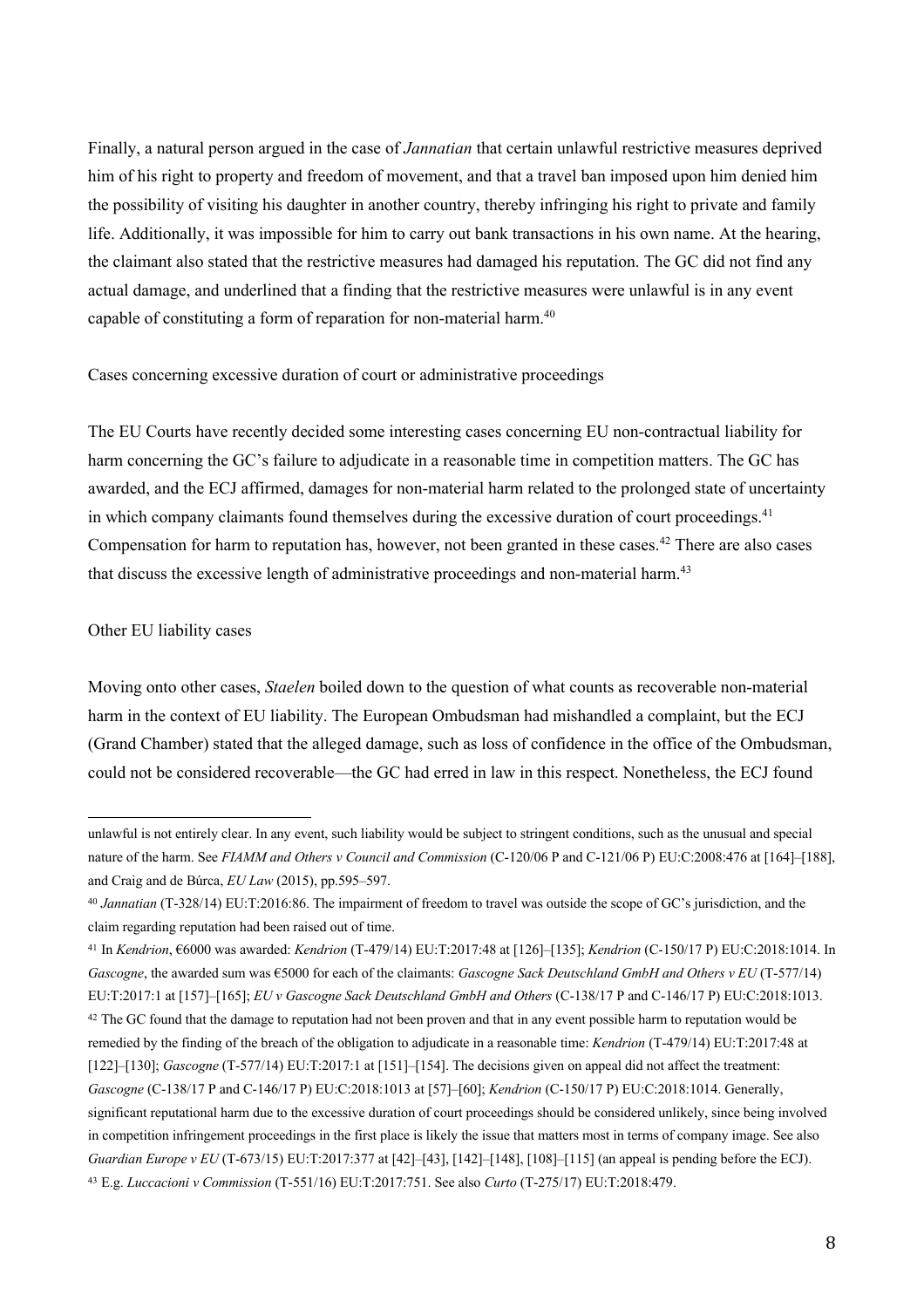that €7000 was a suitable monetary compensation for psychological harm experienced as a result of the way in which the Ombudsman dealt with the complaint.<sup>44</sup>

Additional EU liability cases include *Idromacchine*, which concerned a state aid investigation by the Commission, breach of professional secrecy, and harm to the reputation of a company together with its shareholders and directors. The GC awarded a "fair compensation" of €20 000 for the non-material harm suffered by the company, but noted that the shareholders and directors did not prove any harm.<sup>45</sup> In *Sviluppo*, the ECJ noted that damage alleged to have resulted from a decision reducing regional development aid to a company was not unusual or special and therefore there was no need to rule on liability for them; the company had claimed compensation for economic and reputational harm. <sup>46</sup> Further, in the case *Agriconsulting*, for example, which concerned tendering for public service contracts, an allegedly unfairly excluded company claimed damages for "unfair pressure", but the claim was dismissed as unsubstantiated.<sup>47</sup> Non-material harm discussions can also be found in other EU public procurement cases.<sup>48</sup>

# *Preliminary rulings: examples and interesting questions*

Some recent preliminary rulings by the ECJ discuss "moral prejudice" in the context of compensation for IPR infringements (horizontal liability). In *Liffers*, the ECJ affirmed that moral prejudice is relevant for determining full compensation under Directive 2004/48*.* <sup>49</sup> In *Nikolajeva*, it was noted that the narrower notion of "reasonable compensation" under art.9(3) of Regulation 207/2009 referred to recovering profits but excluded moral prejudice.<sup>50</sup> These rulings do not discuss the issues of determining or establishing nonmaterial harm in detail and leave many matters for national laws and courts to resolve. IPR rulings can even be found that touch upon, for example, "damage to reputation" or "damaging reputation", but do not explore non-material harm from the standpoint of damages liability.<sup>51</sup>

In the consumer case *Leitner*, the ECJ confirmed that the general concept of "damage", as used in Directive 90/314 on package travel, encompassed non-material harm. The ECJ underlined that the purpose of the

 <sup>44</sup> *Staelen* (C-337/15 P) EU:C:2017:256; *Staelen <sup>v</sup> Ombudsman* (T-217/11) EU:T:2015:238. See also the Opinion of AG Wahl in *Staelen* (C-337/15 P) EU:C:2016:823 at [112]–[114].

<sup>45</sup> *Idromacchine and Others v Commission* (T-88/09) EU:T:2011:641 at [63]–[76], [85]–[94]. Judgment given on appeal did not alter the outcome: *Idromacchine and Others v Commission* (C-34/12 P) EU:C:2013:552.

<sup>46</sup> *Sviluppo* (C-414/08 P) EU:C:2010:165 at [138]–[142].

<sup>47</sup> *Agriconsulting v Commission* (T-570/13) EU:T:2016:40 at [120]–[125]; *Agriconsulting v Commission* (C-198/16 P) EU:C:2017:784.

<sup>48</sup> E.g. *New Europe* (T-231/97) EU:T:1999:146; *Embassy Limousines & Services* (T-203/96) EU:T:1998:302.

<sup>49</sup> *Liffers* (C-99/15) EU:C:2016:173; Directive 2004/48 on the enforcement of intellectual property rights [2004] OJ L157/45,

art.13(1). See also *Oławska Telewizja Kablowa* (C-367/15) EU:C:2017:36 at [30].

<sup>50</sup> *Nikolajeva* (C-280/15) EU:C:2016:467; Regulation 207/2009 on the European Union trade mark [2009] OJ L78/1.

<sup>51</sup> E.g. *Junek Europ-Vertrieb GmbH* (C-642/16) EU:C:2018:322; *Boehringer Ingelheim and Others* (C-348/04) EU:C:2007:249.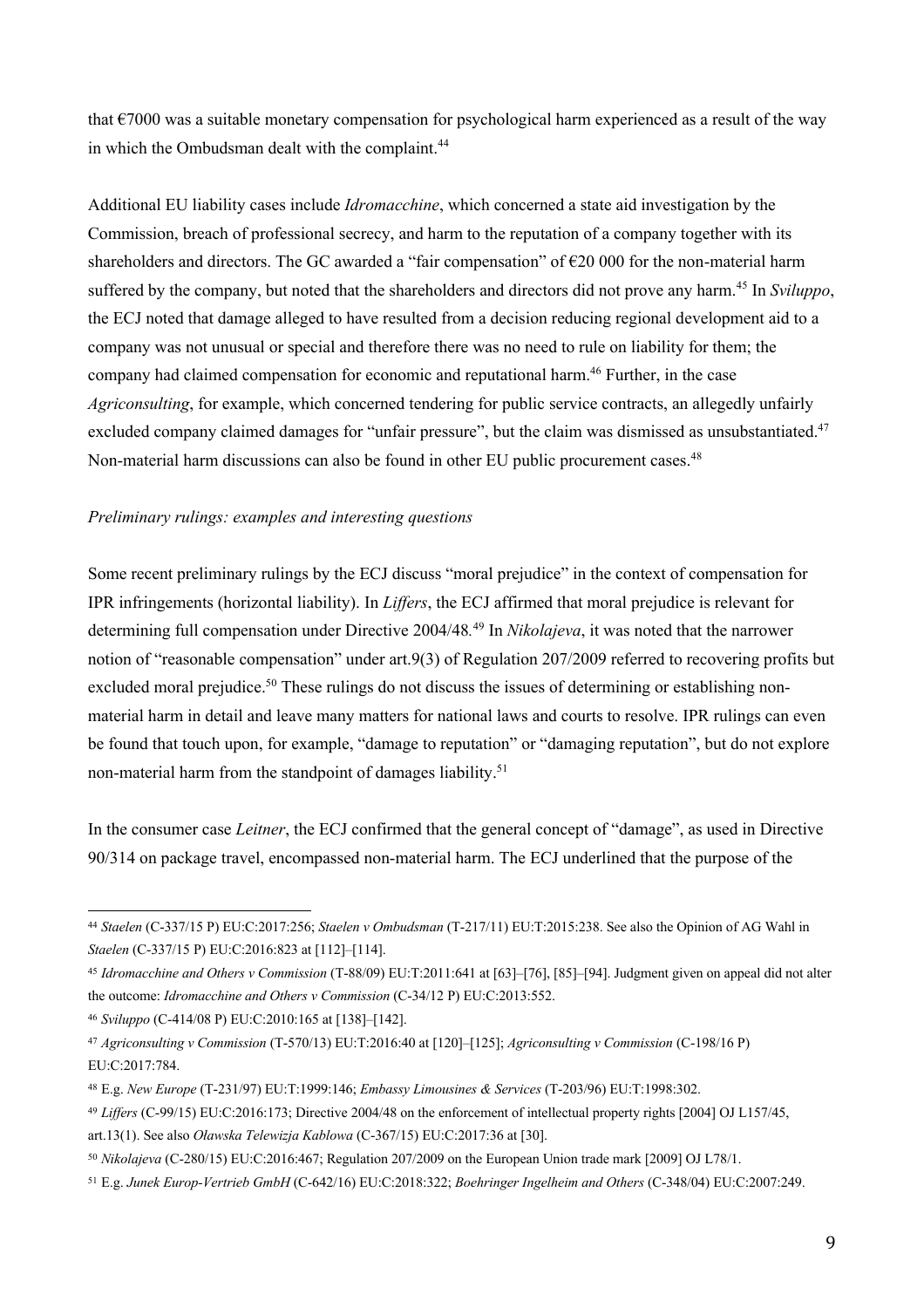Directive was to offer protection to tourists, and non-material harm in the form of loss of enjoyment of holiday could not be excluded in the light of that goal.<sup>52</sup>

The case law also contains several motor vehicle insurance preliminary rulings that discuss secondary legislation and non-material harm. For example, the ECJ has confirmed that the notion of "(personal) injury" in Directive 72/166 and Directive 90/232 includes non-material harm, such as harm to psychological wellbeing.53 Nevertheless, the rulings in this area focus on the harmonisation of liability insurance legislation and underline the relevance of national law in issues of civil liability related to traffic accidents,<sup>54</sup> with the result that the value of the existing traffic accident rulings for evaluating the recoverability of non-material harm under EU law is minor.

In principle, even Member State liability could encompass non-material harm. Prima facie, the fact that the conditions for EU non-contractual liability and Member State liability have converged—together with the justifications presented for this development—can be understood as pointing to this conclusion.<sup>55</sup> Nevertheless, EU level Member State liability cases touching upon non-material harm are few. <sup>56</sup> Notably, in his Opinion in *Schmidberger*, AG Jacobs stated that the issue of whether Member State liability could also extend to non-material harm has not been resolved.<sup>57</sup> To this author's knowledge, there are no rulings that explicitly provide that compensation must be provided for non-material harm.<sup>58</sup>

Moreover, the ECJ does not usually expressly and elaborately discuss the *protective scope* in the context of Member State liability. Some commentators have even pointed out that once the *Francovich* liability is, after

 <sup>52</sup> *Leitner* (C-168/00) EU:C:2002:163 at [19]–[24]; Directive 90/314 on package travel, package holidays and package tours [1990]

OJ L158/59. Inclusion of non-material harm was expressly noted in the new package travel Directive 2015/2302: see fn.8 above.

<sup>53</sup> *Drozdovs v Baltikums AAS* (C-277/12) EU:C:2013:685 at [36]–[48]; *Haasová* (C-22/12) EU:C:2013:692 at [46]–[59]; Directive 72/166 on the approximation of the laws of Member States relating to insurance against civil liability in respect of the use of motor vehicles, and to the enforcement of the obligation to insure against such liability [1972] OJ L103/1; Directive 90/232 on the approximation of the laws of the Member States relating to insurance against civil liability in respect of the use of motor vehicles (Third Directive) [1990] OJ L129/33. See also AG Jääskinen's Joint Opinion in *Haasová* (C-22/12) and *Drozdovs* (C-277/12) EU:C:2013:471.

<sup>54</sup> E.g. *Drozdovs* (C-277/12) EU:C:2013:6 at [31]. The rules on civil liability have not been harmonised.

<sup>55</sup> See *Laboratoires pharmaceutiques Bergaderm v Commission* (C-352/98 P) EU:C:2000:361 at [41]. The para. can be seen as suggesting that even the protective scope should be the same under EU liability and Member State liability.

<sup>56</sup> See also R. Rebhahn, "Non-contractual Liability in Damages of Member States for Breach of Community

Law" in *Tort Law of the European Community* (2008), pp.179, 205; M. Wissink,"Overview" in *Tort Law of the European Community* (2008), pp.341, 358.

<sup>57</sup> Opinion of AG Jacobs in *Schmidberger* (C-112/00) EU:C:2002:437 at [34] (the AG's fn.16).

<sup>58</sup> See also M. Dougan, "Addressing Issues of Protective Scope within the *Francovich* Right to Reparation" (2017) 13 *European Constitutional Law Review* 124, 152–155. The author highlights, e.g. the economic harm-centred discussion in *Leth v Austria* (C-420/11) EU:C:2013:166, noting the absence of comments on non-material interests. Consider also *Wells* (C-201/02) EU:C:2004:12 at [65]–[70]: Member States are required to make good any harm caused by failure to carry out an environmental impact assessment, but the types of interests protected are not discussed.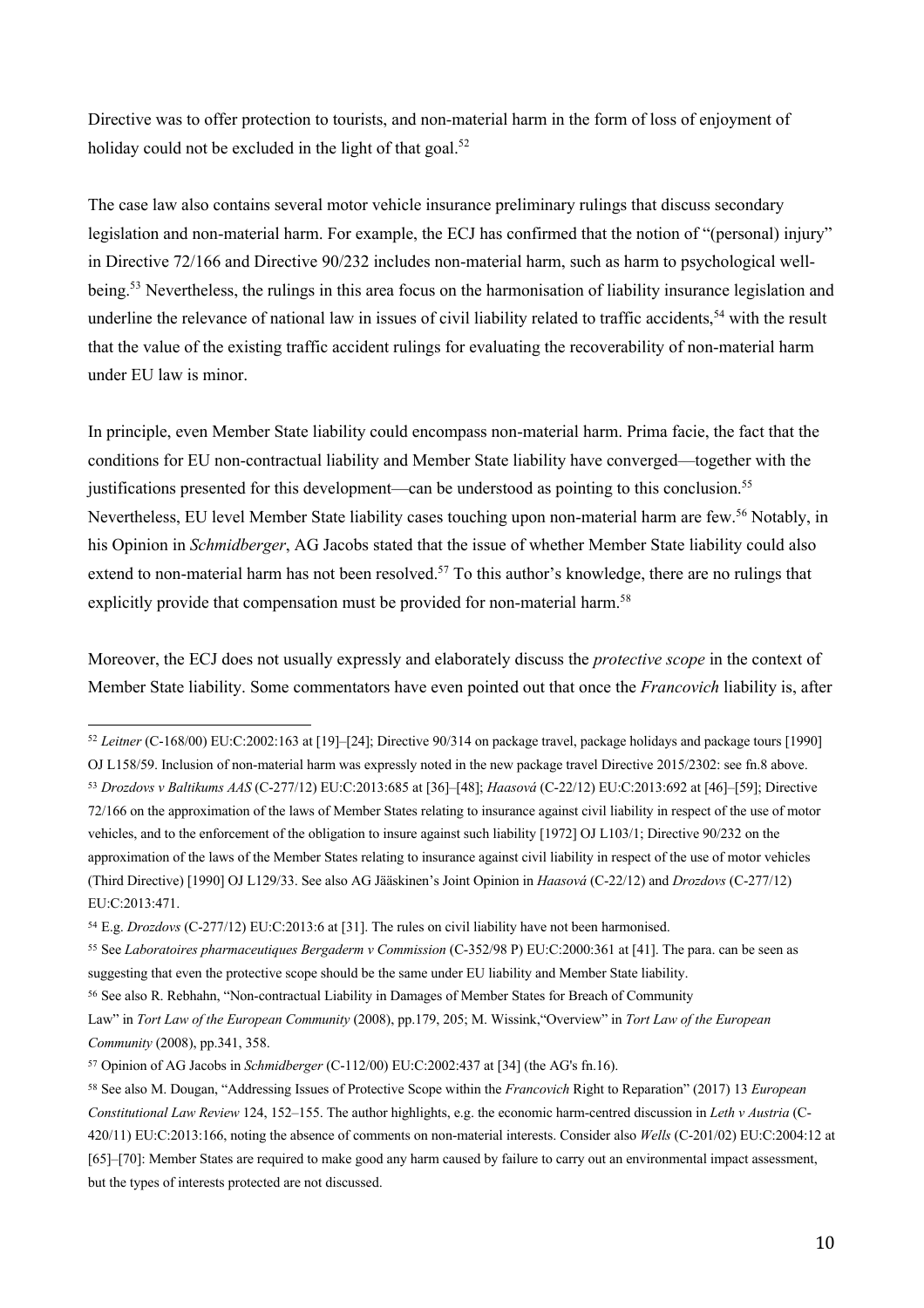a superficial analysis, found generally applicable, the protective scope can be defined "indirectly" through sporadic considerations related to the details of liability—although this is not particularly logical. Matters such as applying the causal link condition gain notable practical relevance, but are also significantly left for the national courts to resolve guided by the mere "outer limits" determined by EU law, for example the procedural autonomy principles of effectiveness and equivalence, and art.47 of the EUCFR.<sup>59</sup> Therefore, even though the recoverability of non-material harm under Member State liability can be seen as a reasonable starting point, EU law in this area is not entirely clear and may also develop by means of "secondary" clarifications concerning the limits related to the application of national law.

Generally in preliminary rulings, the ECJ could find, for example, that the obligations related to ensuring the full effect of EU law or effective judicial protection signify (under certain circumstances) that non-material harm must be compensated for—and even provide further guidance regarding the details of such liability. The existing preliminary rulings, however, mostly seem to deal with non-material harm as an issue related to interpreting the scope of particular secondary legislation provisions. $60$ 

#### **Analysis: central substantive issues**

*Preliminary remarks*

Preliminary rulings touching upon non-material harm illustrate significant reliance on Member State laws as regards resolving damages disputes. In EU liability cases, varying amounts of substantive reasoning can be found, but monetary damages not being awarded is in any event a common outcome. Numerous cases exist where claims are not substantiated or supported with sufficient evidence<sup>61</sup> or where the conditions of liability are not met.<sup>62</sup> One reason for denying compensation has been that what has been claimed to be non-material damage is mere "normal inconvenience", which does not constitute recoverable harm.<sup>63</sup> Moreover, monetary compensation is often not considered necessary to correct (possible) non-material harm.<sup>64</sup> Disputes have also

 <sup>59</sup> See Dougan, "Protective Scope" (2017) *European Constitutional Law Review* 124. See also P. Aalto, *Public Liability in EU Law: Brasserie, Bergaderm and Beyond* (Oxford: Hart Publishing, 2011), pp.158–176, 198–202. With respect to case law, see fn.58 above and, e.g. *Danfoss A/S* (C-94/10) EU:C:2011:674 at [30]–[39]; *AGM-COS.MET* (C-470/03) EU:C:2007:213 at [77]–[96]. <sup>60</sup> See also fn.9 above.

<sup>61</sup> E.g. *Buono and Others v Commission* (C-12/13 P and C-13/13 P) EU:C:2014:2284; *Inalca and Cremonini* (C-460/09 P) EU:C:2013:111 at [99]–[104]; *Girardot* (C-348/06 P) EU:C:2008:107 at [30], [87]–[92]; *Girardot* (T-10/02) EU:T:2006:148 at [133]–[137]; *Gordon* (C-198/07 P) EU:C:2008:761 at [60]–[63]; *Gordon* (T-175/04) EU:T:2007:38; *Agriconsulting* (T-570/13) EU:T:2016:40 at [120]–[125].

<sup>62</sup> E.g. *Trubowest Handel and Makarov v Council and Commission* (C-419/08 P) EU:C:2010:147; *USFSPEI v Parliament and Council* (T-75/14) EU:T:2017:813 at [41], [126]–[127]; *Paulini v ECB* (T-764/16) EU:T:2018:101; *CJ v ECDC* (T-692/16) EU:T:2017:894; *OZ v EIB* (T-607/16 ) EU:T:2017:495; *Oikonomopoulos v Commission* (T-483/13) EU:T:2016:421 at [244]–[247]; *TEAM v Commission* (T-13/96) EU:T:1998:254 at [77].

<sup>63</sup> See *Sviluppo* (C-414/08 P) EU:C:2010:165 at [139]–[142]; *Idromacchine* (T-88/09) EU:T:2011:641 at [91]–[93]. See also *Staelen* (C-337/15 P) EU:C:2017:256 at [91]–[95]; *Kendrion* (T-479/14) EU:T:2017:48 at [126]–[128].

<sup>64</sup> See also the following section.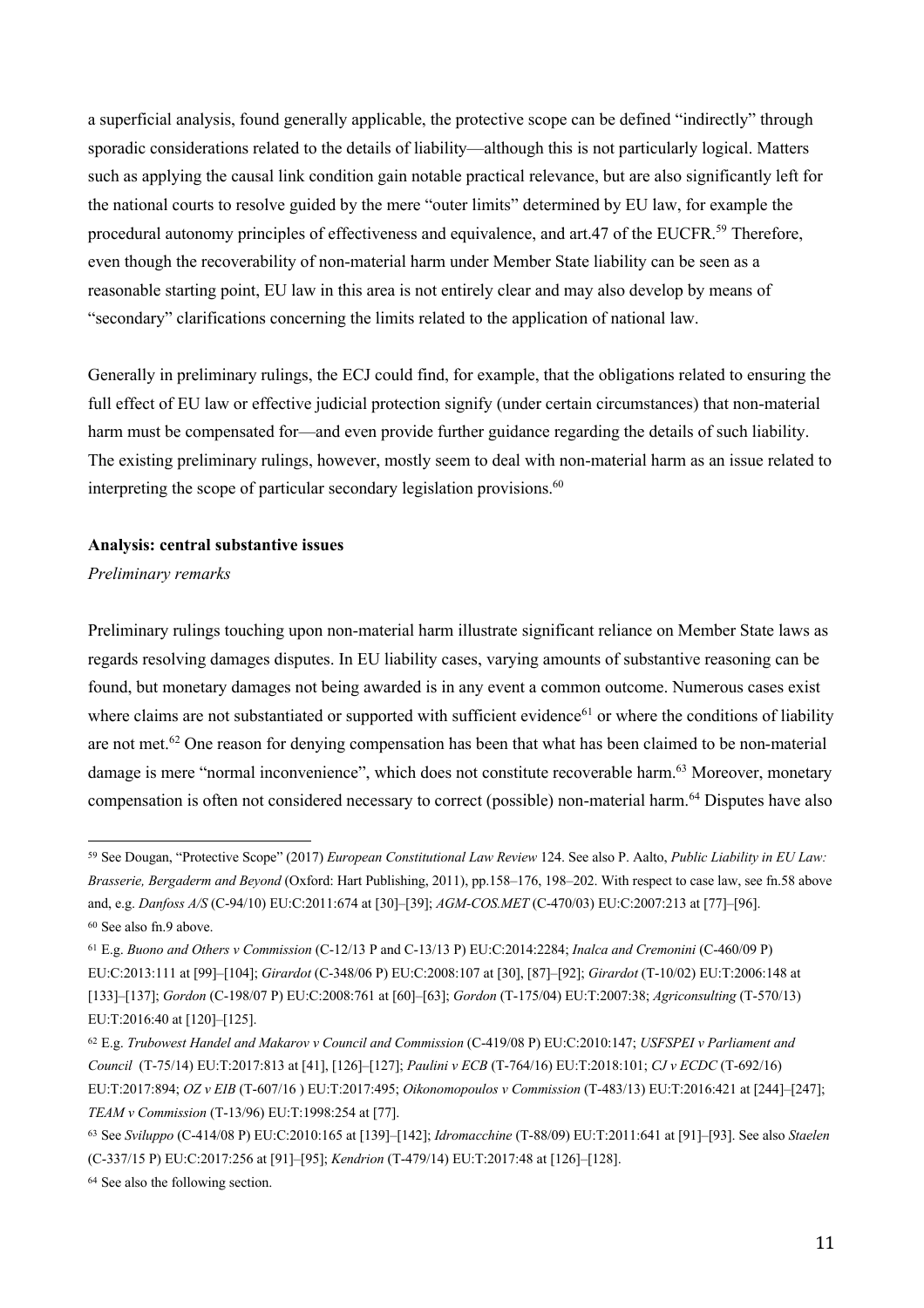arisen where damages have been claimed for harm suffered by others—such as employees of company claimants—without officially representing, in procedural terms, those other actors, with the compensation being declined for this reason. 65

The cases reviewed suggest that certain key issues related to finding liability and awarding compensation are worthy of further analysis. Generally, the notions of defining, valuating and correcting recoverable nonmaterial harm are necessarily difficult to deal with, and EU level judgments illustrate that the legal state regarding these issues remains relatively open. The EU Courts' detailed considerations of whether and when financial reparation is necessary are, therefore, explored below. Following this, the interpretation and application of the conditions of harm and causation and the reasoning of the EU Courts as regards these elements of liability is dealt with. Lastly, attention is paid to the assessment or quantification of damage as well as decisions regarding the amount of compensation—inherently tricky matters in cases involving nonpecuniary damage and which are, interestingly, discussed only superficially by the EU Courts.

#### *When is monetary compensation required?*

Under EU law, non-material harm is often considered sufficiently compensated without monetary reparation. This applies, in particular, to staff cases, but similar reasoning can also be seen in other (EU liability) cases. The frequent finding that financial compensation is unnecessary is a particular feature of non-material harm case law,66 and therefore explored here in detail.

The ECJ stated in the staff case of *Culin* that non-material harm is normally remedied by the annulment of the contested measure so that a claim for damages "serves no purpose", but in the circumstances of this particular case, a symbolic compensation of one French franc was appropriate. The decision contested in the case had rejected the claimant's candidature for a promotion. A related document drafted by the Commission had contained an unfavourable assessment of the claimant's abilities, and the remarks proved to be incorrect. The assessment—which the ECJ considered to be offensive in itself—had been disseminated within the Commission. According to the ECJ, the non-material harm caused could be considered independent of the

 <sup>65</sup> E.g. *Holistic Innovation Institute v Commission* (T-468/14) EU:T:2016:296; *Gascogne* (T-577/14) EU:T:2017:1 at [145]–[150]; *Kendrion* (T-479/14) EU:T:2017:48 at [117]–[120]. It should be noted that the European Court of Human Rights (ECtHR) has been willing to consider, e.g. the stress and pressure caused to employees and members of management while contemplating compensation for non-material harm to legal entities. See *Comingersoll SA v Portugal* (35382/97, 6 April 2000). Note also *Freedom and Democracy Party (ÖZDEP) v Turkey* (23885/94, 8 December 1999). The approach adopted by the ECtHR may be a reason for including arguments on employees' and directors' psychological pressure when companies claim damages before the EU Courts. More broadly, there are also numerous other EU cases where procedural issues have led to a denial of compensation, e.g. *Safa Nicu*  (C-45/15 P) EU:C:2017:402 at [108]–[109]; *Jannatian* (T-328/14) EU:T:2016:86 at [61]. See also *Buono* (C-12/13 P and C-13/13 P) EU:C:2014:2284.

<sup>66</sup> Compensation other than monetary may also be sufficient in other cases (see fn.78 below), but non-material harm appears to be the only type of damage that the EU Courts repeatedly find sufficiently corrected without financial reparation.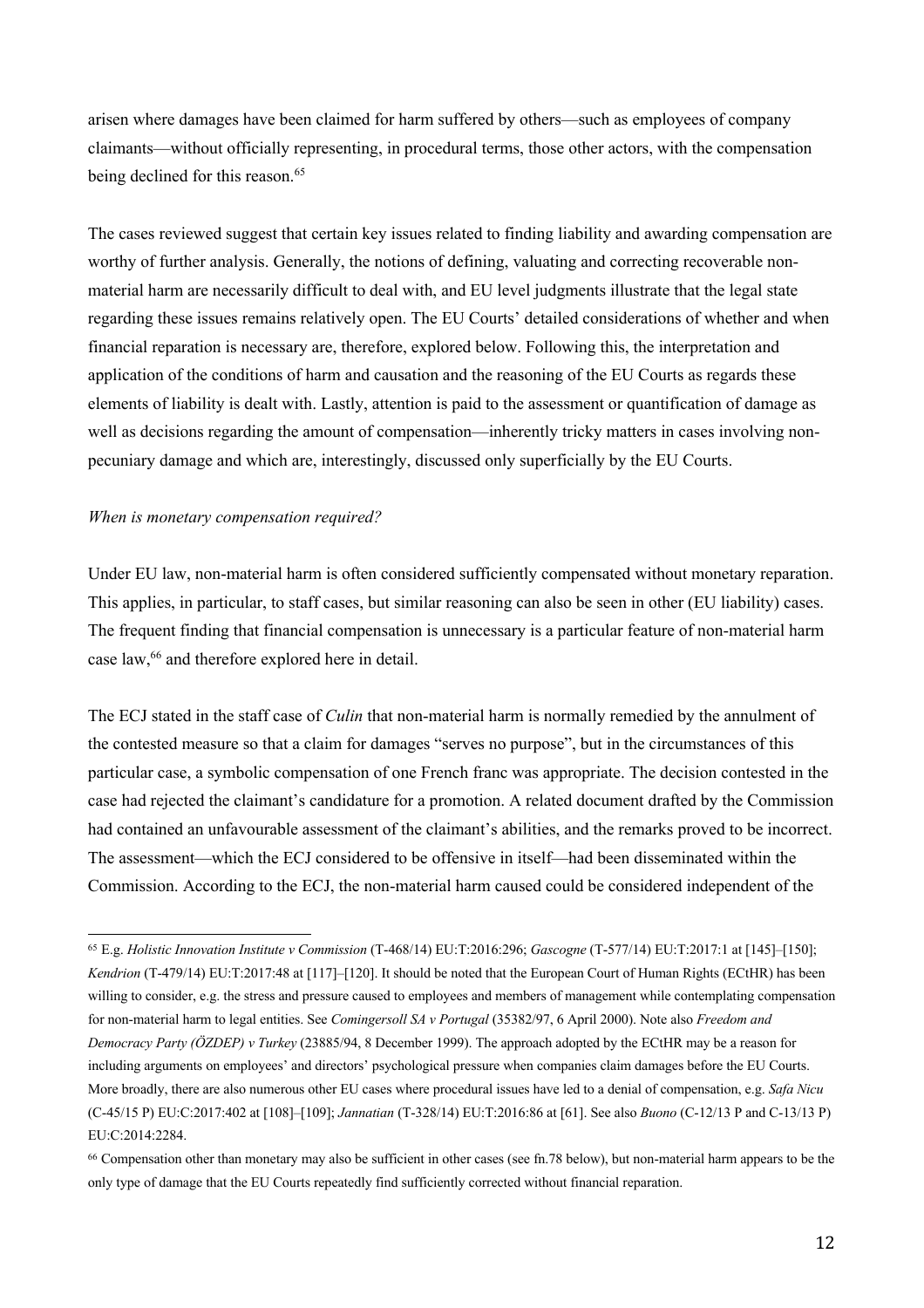mere contested decision, and could not be fully remedied either by the publication of a correction or by quashing the rejection.<sup>67</sup>

In the case of *M*, the GC found that a Commission official's rights had been breached and reputation, including professional image, tarnished by the publication of a European Ombudsman decision containing his name—compensation of €10 000 was therefore necessary.68 Compensation of €8000 was also awarded in *François*, where the claimant argued having suffered damage to reputation and honour and of prolonged state of uncertainty in the context of lengthy disciplinary proceedings. Several accusations made against the claimant proved to be incorrect, and the conduct of the Commission, the defendant, had not been entirely appropriate.<sup>69</sup>

The case law illustrates that (incorrect) assessments concerning a person's abilities or conduct that are likely to cause harm and are widely distributed can constitute a particular circumstance that justifies monetary compensation.70 In contrast, where the alleged harm does not appear serious and relates directly to the contested measure itself, and where there are no other particular circumstances that would justify compensation, the sufficiency of the mere annulment of an unlawful measure is the main rule.<sup>71</sup> Accordingly, staff cases where claims for monetary reparation have been rejected are numerous.<sup>72</sup>

The mere annulment or finding of illegality has also been deemed sufficient in other areas.<sup>73</sup> The ECJ underlined in the sanctions case *Abdulrahim* that the recognition of unlawfulness of the contested measure could constitute "a form of reparation for the non-material harm".<sup>74</sup> *Safa Nicu* clarified that monetary compensation is not, however, automatically excluded. Because the allegation that the claimant was involved in nuclear proliferation affected the way that third parties behaved towards it, a state of affairs that lasted for years, the eventual finding of unlawfulness of the restrictive measures was considered insufficient to fully

 <sup>67</sup> *Culin* (C-343/87) EU:C:1990:49 at [25]–[29]. Compare to, e.g. *Hectors* (C-150/03 P) EU:C:2004:555 at [55]–[61].

<sup>68</sup> *M v Ombudsman* (T-412/05) EU:T:2008:397 at [146]–[158].

<sup>69</sup> *François* (T-307/01) EU:T:2004:180. Monetary reparation was also considered necessary in, e.g. *C* (T-84/98) EU:T:2000:156; *CW* (T-742/16 RENV) EU:T:2017:338.

<sup>70</sup> See also *Josefsson v Parliament* (T-566/16) EU:T:2018:278 at [53]–[57] (an appeal is pending before the ECJ); *Dejaiffe v OHIM* (T-223/99) EU:T:2000:292 at [91]–[94].

<sup>71</sup> See also *DD v FRA* (T-742/15 P) EU:T:2017:528 at [72]–[94]; Opinion of AG Wahl in *Staelen* (C-337/15 P) EU:C:2016:823 at [108]–[112].

<sup>72</sup> E.g. *Campogrande* (C-62/01 P) EU:C:2002:248 at [20]–[22], [40]–[44]; *Campogrande* (T-136/98) EU:T:2000:281; *Neirinck v Commission* (C-17/07 P) EU:C:2008:134 at [95]–[98]; *Alba Aguilera* (T-119/17) EU:T:2018:183 at [50]–[51] (an appeal is pending before the ECJ); *Hochbaum and Rawes v Commission* (44/85, 77/85, 294/85 and 295/85) EU:C:1987:348 at [22].

<sup>73</sup> See *European Dynamics Luxembourg and Others v OHIM* (T-299/11) EU:T:2015:757 at [155]; *EUIPO v European Dynamics and Others* (C‐677/15 P) EU:C:2017:998; *Gascogne* (T-577/14) EU:T:2017:1 at [151]–[159]; *Gascogne* (C-138/17 P and C-146/17 P) EU:C:2018:1013 at [60]–[62]. Note also *Staelen* (C-337/15 P) EU:C:2017:256 at [129]–[131].

<sup>74</sup> *Abdulrahim* (C-239/12 P) EU:C:2013:331 at [71]–[72].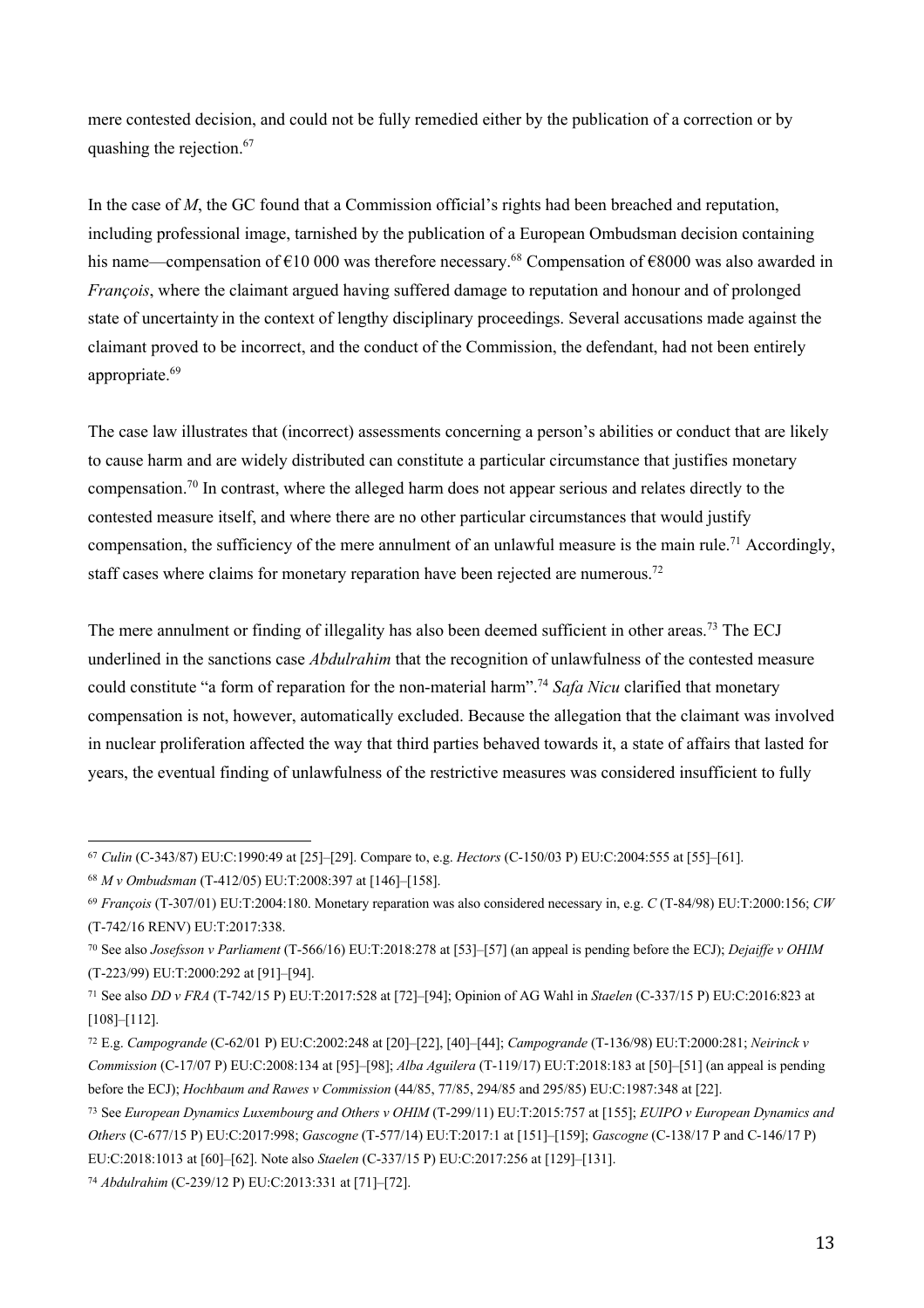remedy the harm.<sup>75</sup> The GC also pointed out that the annulment of the measures is likely to receive less attention than their original adoption, which signifies that the annulment would not necessarily affect the attitude of third parties.76

Overall, the EU Courts evaluate the need for financial compensation on a case-by-case basis, and it can therefore remain somewhat unclear to future claimants whether the circumstances of their case warrant monetary reparation. However, the successful award of damages is likely facilitated by arguments and possible evidence that emphasise: a) the exceptional and severe nature of the non-material harm; b) that the harm goes beyond that caused by the mere existence of the contested measure<sup>77</sup>; and c) that the annulment of the contested measure is in any case incapable of entirely undoing the negative effects suffered.

In the current state of EU law, when monetary reparation should or could be considered unnecessary in cases heard by national courts cannot be exhaustively determined. It is possible that clarifications made in the context of EU liability have implications for other types of cases, but in the absence of express statements to that effect, any impacts will remain unclear. Interestingly, some preliminary rulings not dealing with nonmaterial harm do indicate that monetary compensation is not always necessary. Nonetheless, guidance by the ECJ on this theme is minimal and leaves many matters to be resolved by national courts.<sup>78</sup>

# *Relevant harm and causation*

The issue of how the conditions of harm and causation are applied in the context of non-material damage deserves particular attention. Due to the abstract nature of non-pecuniary damage, it is often ambiguous how the existence and extent of relevant harm should be shown and what suffices for finding liability. Under EU law generally, the claimant must establish harm, a causal link between the wrongful conduct and the harm, and the extent of the harm.<sup>79</sup> Additionally, the damage must be actual and certain (or the like) and specific.<sup>80</sup>

 <sup>75</sup> *Safa Nicu* (C-45/15 P) EU:C:2017:402 at [47]–[53], [86]–[92], [101]–[107]; *Safa Nicu* (T-384/11) EU:T:2014:986.

<sup>76</sup> *Safa Nicu* (T-384/11) EU:T:2014:986 at [88]. Also in, e.g. *Jannatian* (T-328/14) EU:T:2016:86, the GC particularly focused on the reactions of third parties (at [62]–[66]).

<sup>77</sup> See *Culin* (C-343/87) EU:C:1990:49 at [25]–[29]; *PB* (T-609/16) EU:T:2017:910 at [97]–[98]. However, it should be noted that the requirements of a sufficiently direct causal link and of harm that is relatively independent of the contested measure might not be easily met simultaneously.

<sup>78</sup> E.g. *Fuß v Stadt Halle* (C-429/09) EU:C:2010:717; *Palmisani v INPS* (C-261/95) EU:C:1997:351; *Maso v INPS* (C-373/95)

EU:C:1997:353. For discussion see Havu, "Commensurate Compensation" (2018) E.L. Rev. 41–42; M. Dougan, *National Remedies before the Court of Justice: Issues of Harmonisation and Differentiation* (Oxford: Hart Publishing, 2004), pp.256–258.

<sup>79</sup> E.g. *Giordano v Commission* (C-611/12 P) EU:C:2014:2282 at [35]–[36]; *Blackspur DIY and Others v Council and Commission* (C-362/95 P) EU:C:1997:401 at [31].

<sup>80</sup> E.g. *Giordano* (C-611/12 P) EU:C:2014:2282 at [36]; *Agraz and Others v Commission* (C-243/05 P) EU:C:2006:708 at [26]–[27]; *Hansson v Jungpflanzen Grünewald GmbH* (C-481/14) EU:C:2016:419 at [35]; *De Nil* (C-259/96 P) EU:C:1998:224; *Münchener Import-Weinkellerei Binderer v Commission* (147/83) EU:C:1985:26; *Roquette Frères v Commission* (26/74) EU:C:1976:69; *SA Métallurgique Hainaut-Sambre v High Authority* (4/65) EU:C:1965:130.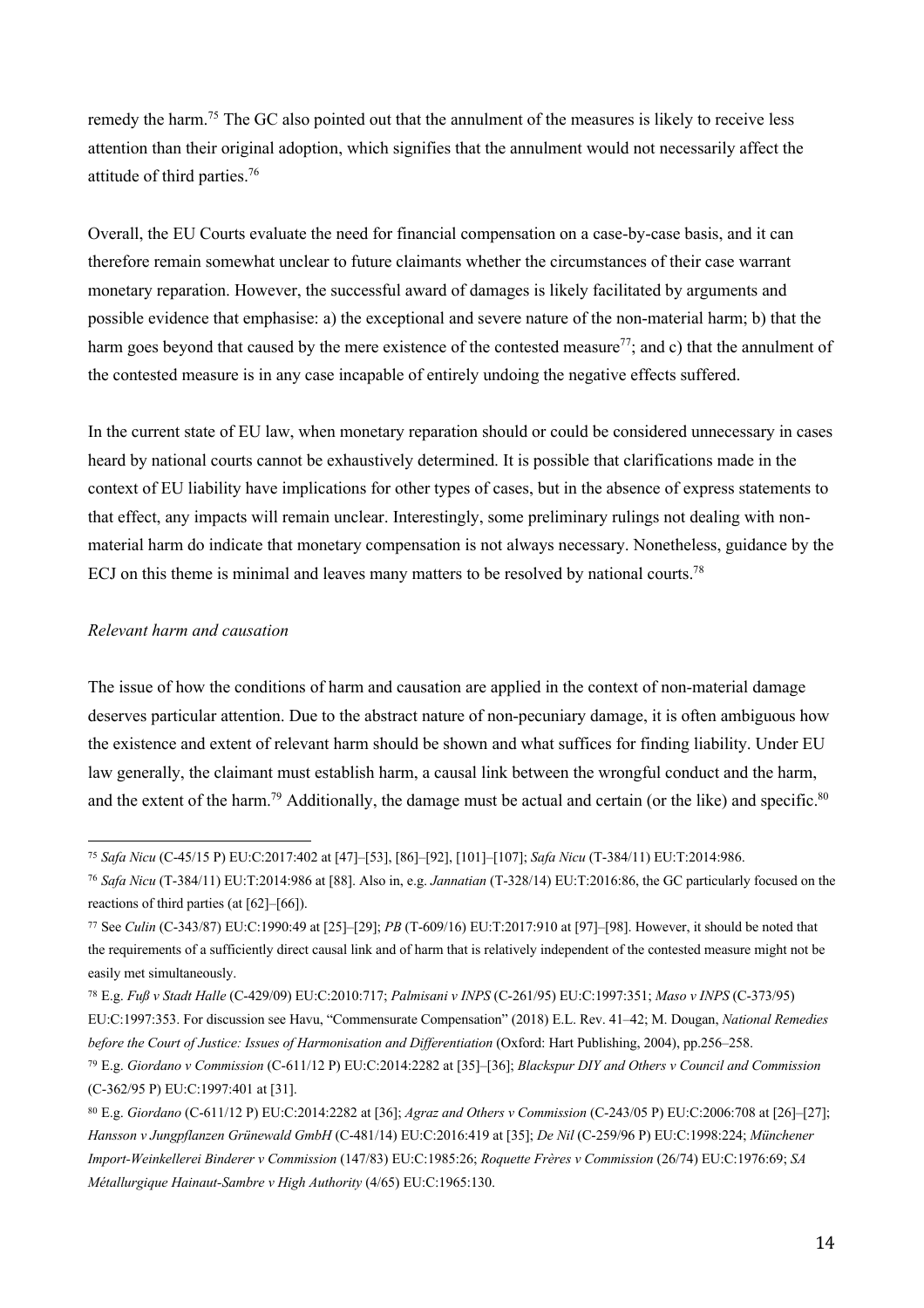In some cases, it is also expressly provided that the damage must be quantifiable.<sup>81</sup> With respect to details of causation, EU law is to some extent obscure. Cases on EU liability and on Member State liability illustrate the requirements of a "direct causal link" (or the like), but not consistently. Further, what is meant by "direct" is not entirely clear.<sup>82</sup> Whether and what kind of directness is required is also debatable in other contexts.83 In any event, (direct) causal link means, roughly, that the wrongful conduct is an immediate and exclusive, or at least necessary, cause of the harm alleged.<sup>84</sup>

Establishing the conditions for liability is necessary even when the dispute concerns non-material harm and the amount of *compensation* could be, in the end, decided based on fair evaluation.<sup>85</sup> Confirmation of the amount of compensation occurs only after a finding of liability to pay damages in the first place. Nevertheless, the difficulties that arise when deciding upon a suitable amount of compensation for nonmaterial harm are already present in proving and evaluating the presence of the conditions for liability. This is because the issues of whether there is actual and relevant harm and how to quantify it or value it in monetary terms are closely related. The EU Courts recognise this and balance the challenges of establishing abstract harm against the general conditions for liability. As a result, the Courts accept that no precise or scientific proof of non-material harm is necessarily available, and may be, at least in some cases, relatively lenient in their evaluation of whether harm and a causal link are established. Nonetheless, a mere allegation of having suffered non-pecuniary damage does not suffice.<sup>86</sup>

The EU Courts evaluate the sufficiency of information and proof of non-material harm on a case-by-case basis, and the extent of the judicial reasoning in the judgments varies. In some EU liability cases, damages claims for non-material harm are dismissed summarily because of a lack of information and proof regarding

 <sup>81</sup> E.g. *Brazzelli Lualdi* (C-136/92) EU:C:1994:211 at [42]; *Brazzelli Lualdi v Commission* (T-17/89) EU:T:1992:25.

<sup>82</sup> See *Francovich* (C-6/90) EU:C:1991:428; *Perillo v Commission* (T-7/96) EU:T:1997:94; *Dillenkofer v Bundesrepublik Deutschland* (C-178/94) EU:C:1996:375; *Bergaderm* (C-352/98 P) EU:C:2000:361; *Trubowest* (C-419/08 P) EU:C:2010:147; *Safa Nicu* (C-45/15 P) EU:C:2017:402. See also M. Weitenberg, "Terminology" in *Tort Law of the European Community* (2008), pp.309, 335–340; Durant, "Causation" in *Tort Law of the European Community* (2008), pp.64–67, and, e.g. A. Biondi and M. Farley, *The Right to Damages in European Law* (Alphen aan den Rijn: Kluwer, 2009), pp.55–60.

<sup>83</sup> See *Kone AG v ÖBB-Infrastruktur AG* (C-557/12) EU:C:2014:1317. Compare to *Europese Gemeenschap v Otis NV* (C-199/11) EU:C:2012:684 at [65].

<sup>84</sup> E.g. *Brinkmann Tabakfabriken GmbH v Skatteministeriet* (C-319/96) EU:C:1998:429; *Trubowest* (C-419/08 P) EU:C:2010:147 at [53]–[64]. See further on causation and relevant damage Havu, "Commensurate Compensation" (2018) E.L. Rev. 37–41; C. Van

Dam, *European Tort Law*, 2nd edn (Oxford: OUP, 2013), pp.321–324, 359–360, 371–372. See also K. Oliphant, "The Nature and Assessment of Damages" in *Tort Law of the European Community* (2008), pp.241, 256–271.

<sup>85</sup> See also Opinion of AG Mengozzi in *Safa Nicu* (C-45/15 P) EU:C:2016:658 at [61]–[66]; *RX-II M v EMEA* (C-197/09) EU:C:2009:804 at [58]–[59]; Vaquer, "Damage" in *Tort Law of the European Community* (2008), pp.27–31, 39–42; Oliphant, "Damages" in *Tort Law of the European Community* (2008), pp.243–244.

<sup>86</sup> In addition to the examples discussed below, see *De Nil* (C-259/96 P) EU:C:1998:224 at [25]–[27]; *Idromacchine* (C-34/12 P) EU:C:2013:552 at [97]; Opinion of AG Wahl in *Staelen* (C-337/15 P) EU:C:2016:823 at [108], [114]; *Kendrion* (T-479/14) EU:T:2017:48 at [122]–[125].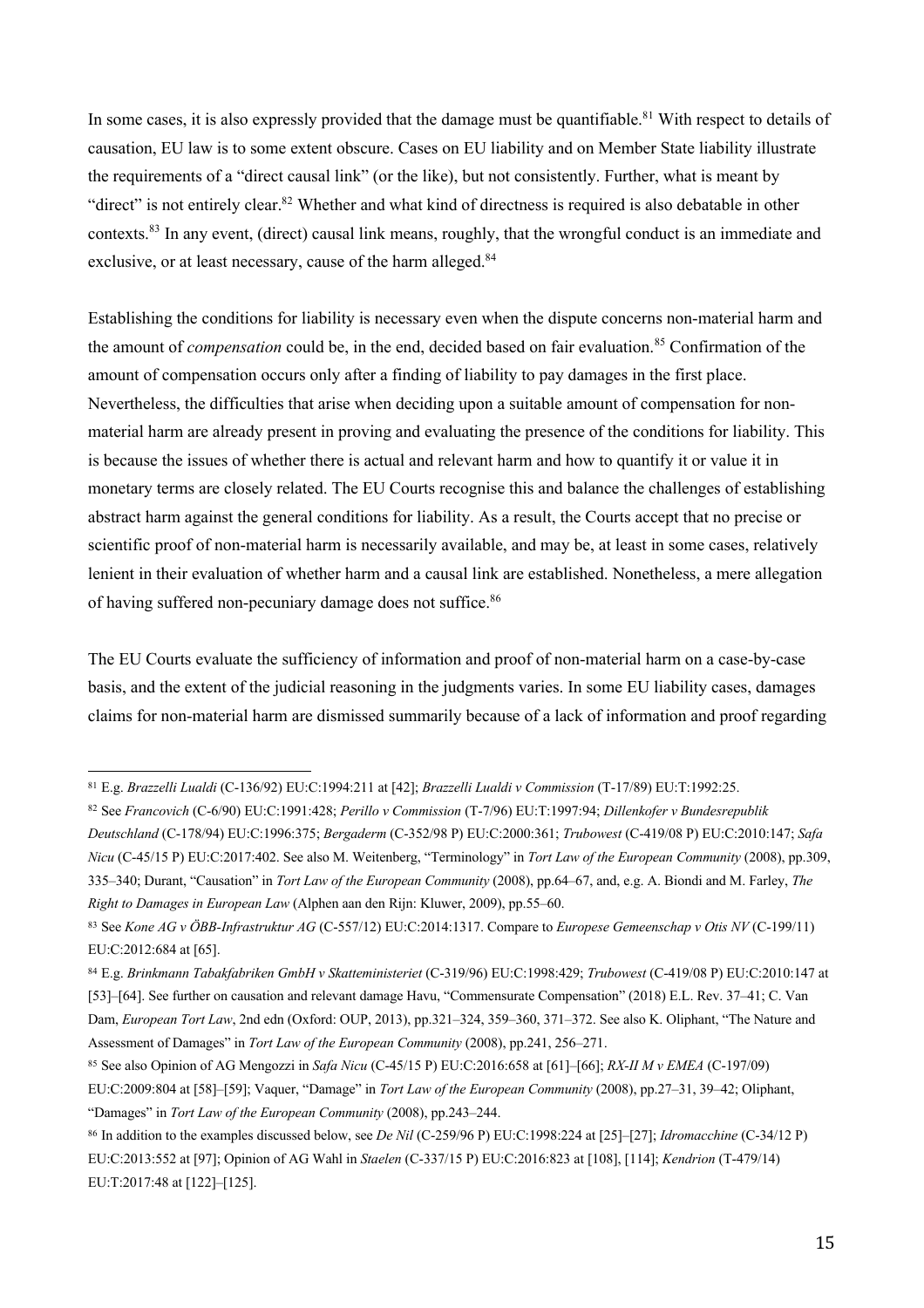the existence of actual and certain harm.<sup>87</sup> Nonetheless, and importantly, some judgments illustrate that in situations where proving the fact and extent of the alleged harm is not possible, it is sufficient to show that the wrongful conduct was, because of its gravity, of such a nature that it was prone to cause non-material harm.88

The EU Courts and AGs often emphasise the idea that the causal connection to non-material harm should be (sufficiently) direct or the alleged non-material damage a (sufficiently) direct consequence of the wrongful conduct.89 There are also, however, non-material harm cases where the directness of the causal link does not receive particular attention.<sup>90</sup> In any event, the EU Courts have famously declined compensation for indirect and "distant" non-material harm, such as that suffered by family members of an accident victim (EU liability).<sup>91</sup> Receiving compensation for "distant" non-pecuniary harm is unlikely in other contexts as well. Even though the recoverability of consequential and indirect non-material damage would in principle be accepted, proving sufficient or likely causation would constitute a considerable practical challenge.

Requiring a clear and simple link between wrongful conduct and non-pecuniary damage is understandable. Other solutions would easily encourage opportunistic litigation.<sup>92</sup> Nevertheless, the fact that the alleged harm is non-material in nature does not necessarily signify that the evaluation concerning the sufficiency of a causal link or existence of relevant damage would be stricter than is the case with, for example, economic

<sup>90</sup> E.g. *CJ* (T-692/16) EU:T:2017:894 at [124]–[128].

 <sup>87</sup> E.g. *Girardot* (C-348/06 P) EU:C:2008:107 at [30], [87]–[92]; *Girardot* (T-10/02) EU:T:2006:148 at [133]–[137] (no medical statements); *Agriconsulting* (T-570/13) EU:T:2016:40 at [121]–[123]; *Agriconsulting* (C-198/16 P) EU:C:2017:784 (the claimant company merely stated it had suffered "unfair pressure"). See also *Idromacchine* (T-88/09) EU:T:2011:641 at [87]–[94]; *Idromacchine* (C-34/12 P) EU:C:2013:552; *Jannatian* (T-328/14) EU:T:2016:86 at [59]–[66]; *CJ* (T-692/16) EU:T:2017:894 at [128]–[129] (an appeal is pending before the ECJ); *Farrugia* (T-230/94) EU:T:1996:40 at [40]–[46].

<sup>88</sup> E.g. *SELEX Sistemi Integrati v Commission* (C-481/07 P) EU:C:2009:461 at [37]–[38]; *Castille* (173/82, 157/83 and 186/84) EU:C:1986:54 at [30]–[38]; *Guardian* (T-673/15) EU:T:2017:377 at [144]–[147]; *BAI v Commission* (T-230/95) EU:T:1999:11 at [29]–[40]; *Embassy* (T-203/96) EU:T:1998:302. See also S.L. Kalėda, "Claims for Damages in EU Procurement and Effective Protection of Individual Rights" (2014) 39 E.L. Rev. 193, 202–206; Vaquer, "Damage" in *Tort Law of the European Community* (2008), p.29.

<sup>89</sup> E.g. *Trubowest* (C-419/08 P) EU:C:2010:147; *Staelen* (C-337/15 P) EU:C:2017:256 at [127]; *Safa Nicu* (C-45/15 P) EU:C:2017:402 at [61]–[62]; *Kendrion* (C-150/17 P) EU:C:2018:1014 at [52]; Opinion of AG Wahl in *Staelen* (C-337/15 P) EU:C:2016:823 at [119] (citing *CAS Succhi di Frutta v Commission* (C-497/06 P) EU:C:2009:273); Opinion of AG Wahl in *Kendrion* (C-150/17 P) EU:C:2018:612 at [54]–[61]; *Chart* (T-138/14) EU:T:2015:981; *TEAM* (T-13/96) EU:T:1998:254 at [74]– [77]; *Oikonomopoulos* (T-483/13) EU:T:2016:421 at [244]–[247].

<sup>91</sup> *Leussink and Others v Commission* (169/83 and 136/84) EU:C:1986:371 at [21]–[22]. See similarly *Vainker* (T-48/01) EU:T:2004:61 at [206]–[212]. See also Opinion of AG Mengozzi in *Safa Nicu* (C-45/15 P) EU:C:2016:658 at [112]; *Trubowest* (C-419/08 P) EU:C:2010:147 at [53]–[64]. For discussion see Van Dam, *Tort* (2013) pp.371–372; Durant, "Causation" in *Tort Law of the European Community* (2008), pp.65–66; W. Van Gerven, J. Lever and P. Larouche, *Cases, Materials and Text on National, Supranational and International Tort Law* (Oxford: Hart Publishing, 2000), pp.894–899.

<sup>92</sup> See also Opinion of AG Wahl in *Staelen* (C-337/15 P) EU:C:2016:823 at [108]. Consider also comparative remarks: C. von Bar, *The Common European Law of Torts, Volume Two* (Oxford: Clarendon Press, 2000), pp.169–170.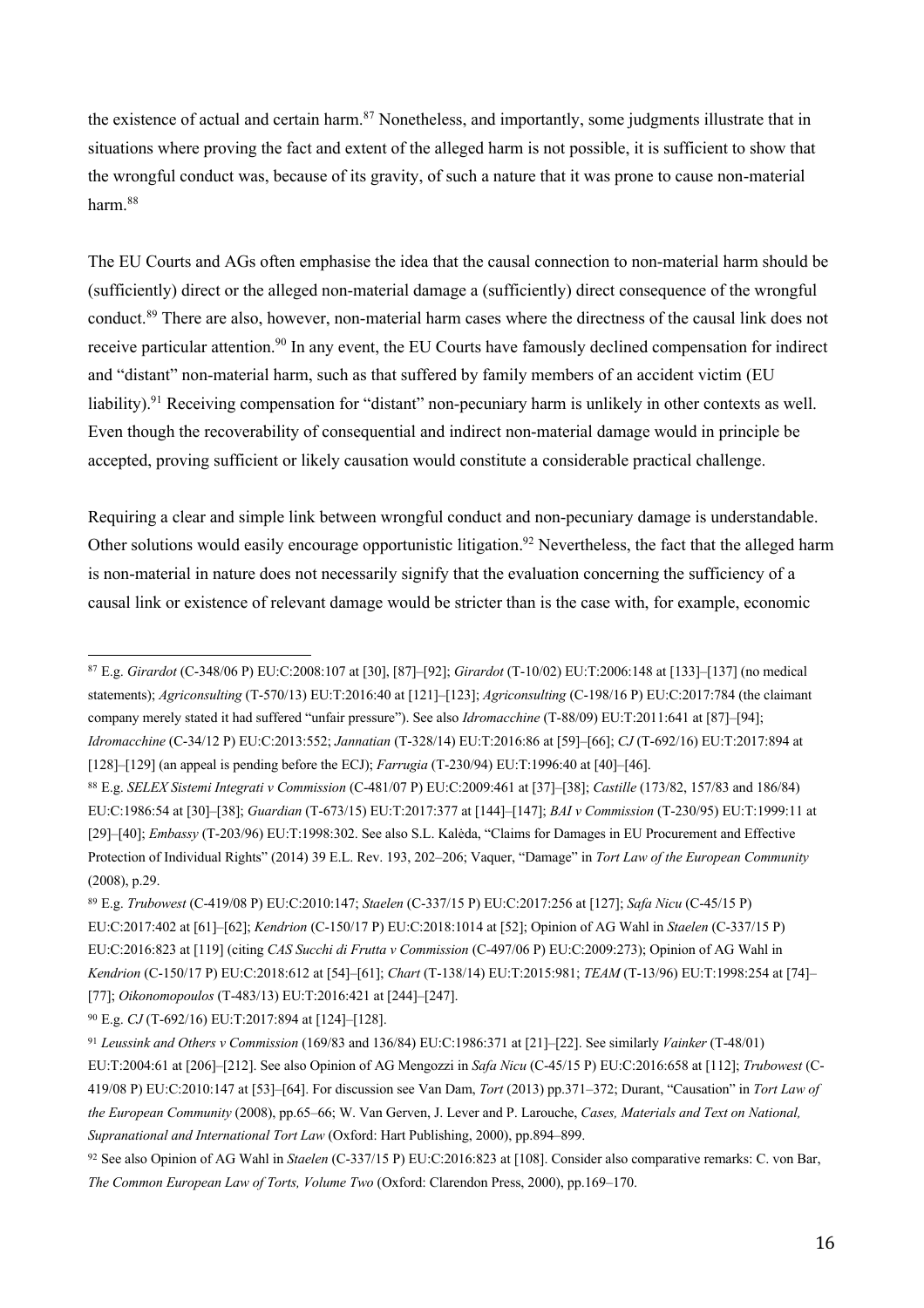harm. Indeed, there are EU liability cases where compensation is awarded for non-material harm but denied for other types of alleged damage.<sup>93</sup> One reason contributing to this could be that evaluating the presence of non-material harm is highly casuistic, while in the context of other damages it is generally clearer what one must prove in order to be successful in a compensation claim. Moreover, presenting proof is feasible in the context of (more) material harms,  $94$  while this is often not the case with non-material harm.  $95$  Therefore, the EU Courts may be convinced by the information provided concerning non-material harm, as well as the relevant causal link, but find proof of other harms and their connection to the wrongful conduct insufficient.96

Overall, the manner in which the EU Courts will interpret and apply the conditions of harm and causation in a particular case can be challenging to foresee as hints of both stringent and lenient approaches to evaluating the presence of these conditions emerge from the case law. A matter that further complicates the analysis of non-material harm judgments, as well as the issue of their broader relevance, is that the Courts "mix" or intertwine the issues of conditions for liability, existence and recoverability of harm, need for monetary compensation, and assessing the final amount of reparation. The conclusions concerning these matters are often presented in such a manner that it is difficult or impossible to discern what the detailed evaluations related to each of the individual matters are.<sup>97</sup> This is a problem from the standpoint of legal certainty and predictability.

# *Quantifying the harm and the amount of compensation*

Particularly relevant issues in the context of non-pecuniary damage are those of quantifying or assessing the harm and deciding upon the amount of compensation. This is because the harm is, by definition, not easy to value in terms of money. There are at least two interesting questions in this area: first, how do the EU Courts treat the parties' quantification attempts (or the lack of them); and, secondly, how do the Courts justify the compensation amounts awarded. The relevance of these questions is magnified by the fact that the notion of

 <sup>93</sup> E.g. *Kendrion* (C-150/17 P) EU:C:2018:1014; *Gascogne* (C-138/17 P and C-146/17 P) EU:C:2018:1013; *Safa Nicu* (T-384/11) EU:T:2014:986; *Safa Nicu* (C-45/15 P) EU:C:2017:402; *Chart* (T-138/14) EU:T:2015:981. See also *Evropaïki Dynamiki v EIB* (T-461/08) EU:T:2011:494 at [208]–[213].

<sup>94</sup> However, e.g. loss of profit is typically "proven" using hypothetical scenarios, estimations and statistics.

<sup>95</sup> Evidently, this underpins the EU Courts' discussions regarding the *likelihood* that particular events or documents cause nonmaterial harm: see *Bank Mellat* (C-430/16 P) EU:C:2018:668 at [59]–[60]; *Castille* (173/82, 157/83 and 186/84) EU:C:1986:54 at [30]–[38]; *Idromacchine* (T-88/09) EU:T:2011:641 at [48]–[49], [73], [92]; *Guardian* (T-673/15) EU:T:2017:377 at [144]–[147]; *Josefsson* (T-566/16) EU:T:2018:278 at [53]–[57]; *Dejaiffe* (T-223/99) EU:T:2000:292 at [91]–[94]. Nonetheless, medical statements or the like can be required instead of mere likelihood: *Girardot* (C-348/06 P) EU:C:2008:107 at [30], [87]–[92]. <sup>96</sup> Consider also Dougan, "Protective Scope" (2017) *European Constitutional Law Review* 142.

<sup>97</sup> See *Staelen* (C-337/15 P) EU:C:2017:256 at [127]–[131]; *Jannatian* (T-328/14) EU:T:2016:86 at [59]–[66]; *Chart* (T-138/14) EU:T:2015:981 at [151]–[155]; *Oikonomopoulos* (T-483/13) EU:T:2016:421 at [244]–[247]; *Embassy* (T-203/96) EU:T:1998:302 at [108]–[109]. See also Kalėda, "Damages in EU Procurement" (2014) E.L. Rev. 203.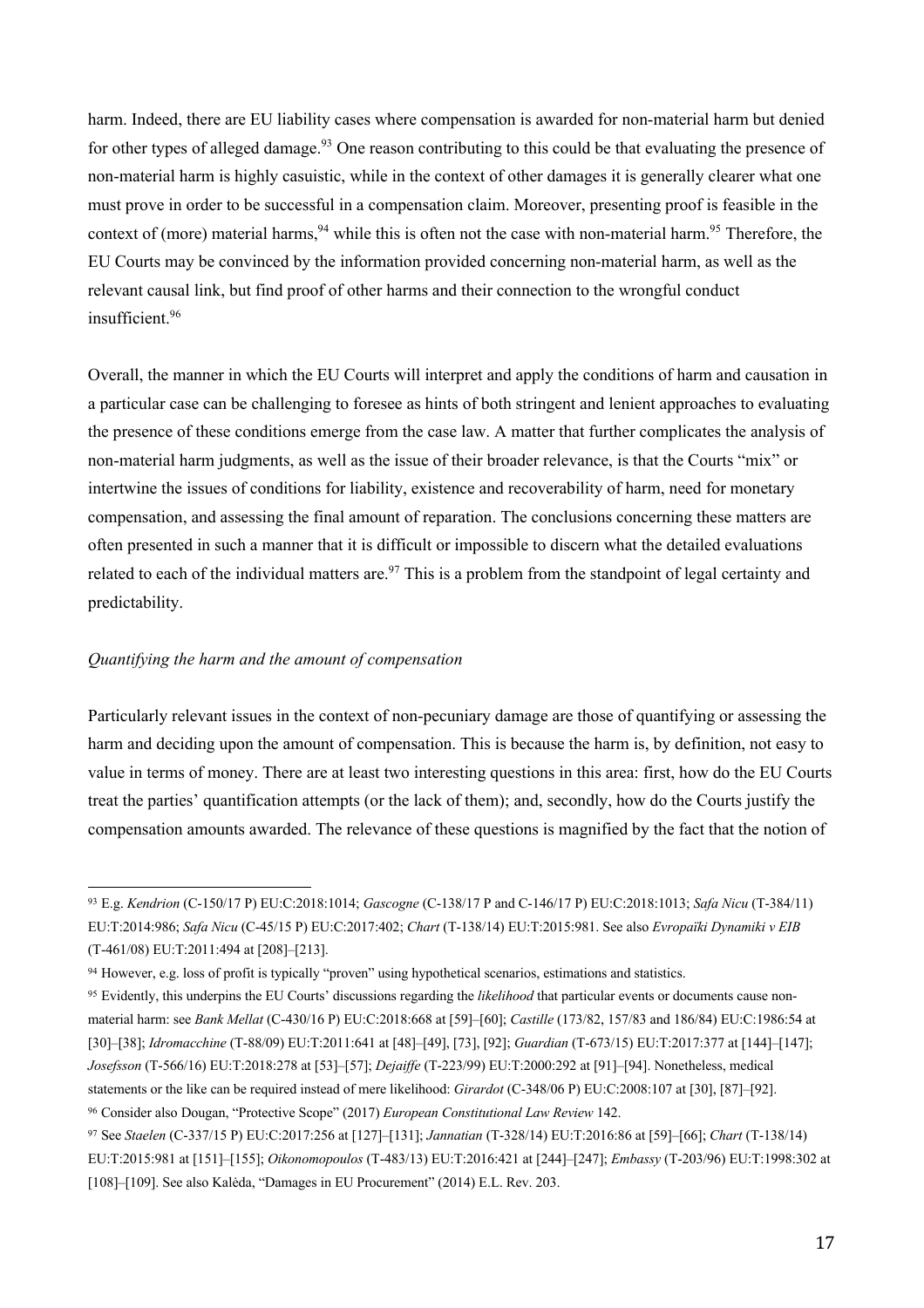relevant non-material harm is not clear-cut or easy to apply to particular facts. Investigating these matters is challenging because reasoning in the case law is sporadic and often vague. Nevertheless, it is still possible to offer some remarks on the topic.

Despite the main rule that the claimant should quantify the harm allegedly suffered, the ECJ has acknowledged that, in certain disputes, particularly where it is difficult to express the harm in figures, it is not absolutely necessary to particularise the exact extent of the harm in the application or to calculate the amount of the compensation.<sup>98</sup> The claimant is, nonetheless, under an obligation to explicitly justify why quantifying the harm or presenting an exact amount for the compensation claimed is not feasible.<sup>99</sup> The EU Courts have dismissed or found inadmissible non-material harm claims that have been presented without sufficient quantification attempts or justifications for the lack of quantification.<sup>100</sup> Nevertheless, there are numerous cases where the presented tentative quantifications are (implicitly) found sufficient, or the claimants are considered to have sufficiently indicated the facts and evidence on the basis of which the Court hearing the case could assess the nature and extent of the harm.<sup>101</sup>

In practice, it appears wise for the claimants to provide as much information as possible concerning the "mechanism" causing the harm, as well as the type of the harm and how in practice it manifests itself, in addition to stating that exact monetary quantification is impossible. Moreover, it is prudent to present a preliminary suggestion for the amount of compensation.<sup>102</sup>

When it comes to compensation sums awarded, the EU Courts base the awards of damages, for example, on a "fair evaluation *ex aequo et bono*",<sup>103</sup> or fix the amount of compensation "on an equitable basis".<sup>104</sup> Generally, the amounts of compensation granted for non-material harm are significantly lower than the sums claimed. This phenomenon is common in damages liability cases generally, but in non-material harm case law, the difference between the amounts of reparation claimed and awarded can be striking.

 <sup>98</sup> *Inalca* (C-460/09 P) EU:C:2013:111 at [99]–[104]. See also *Hectors* (C-150/03 P) EU:C:2004:555 at [62]; *CNTA SA v Commission* (74/74) EU:C:1975:59; *Granaria v Council and Commission* (90/78) EU:C:1979:85.

<sup>99</sup> *Hectors* (C-150/03 P) EU:C:2004:555 at [62]. See also, e.g. *Gordon* (T-175/04) EU:T:2007:38 at [43]–[46]; *Affatato v Commission* (T-157/96) EU:T:1998:12 at [38].

<sup>100</sup> E.g. *Inalca and Cremonini v Commission* (T-174/06) EU:T:2009:306; *Inalca* (C-460/09 P) EU:C:2013:111 at [99]–[104]; *Gordon* (C-198/07 P) EU:C:2008:761 at [60]–[63]; *Gordon* (T-175/04) EU:T:2007:38 at [43]–[46].

<sup>101</sup> E.g. *Safa Nicu* (C-45/15 P) EU:C:2017:402; *Safa Nicu* (T-384/11) EU:T:2014:986 at [87]–[92]; *Kendrion* (T-479/14) EU:T:2017:48; *François* (T-307/01) EU:T:2004:180. See also *TEAM* (T-13/96) EU:T:1998:254 at [27]–[30]; *Idromacchine* (T-88/09) EU:T:2011:641 at [59]–[76].

<sup>102</sup> See *Inalca* (C-460/09 P) EU:C:2013:111 at [88]–[94]; *Inalca* (T-174/06) EU:T:2009:306. As regards cases heard by the EU Courts, Rules of procedure of the GC [2015] OJ L105/1 require that applications are sufficiently precise (art.76).

<sup>103</sup> E.g. *Safa Nicu* (T-384/11) EU:T:2014:986 at [92]; *Kendrion* (T-479/14) EU:T:2017:48 at [135]; *M* (T-412/05) EU:T:2008:397 at [158].

<sup>104</sup> E.g. *François* (T-307/01) EU:T:2004:180 at [111]; *Chart* (T-138/14) EU:T:2015:981 at [151]–[155].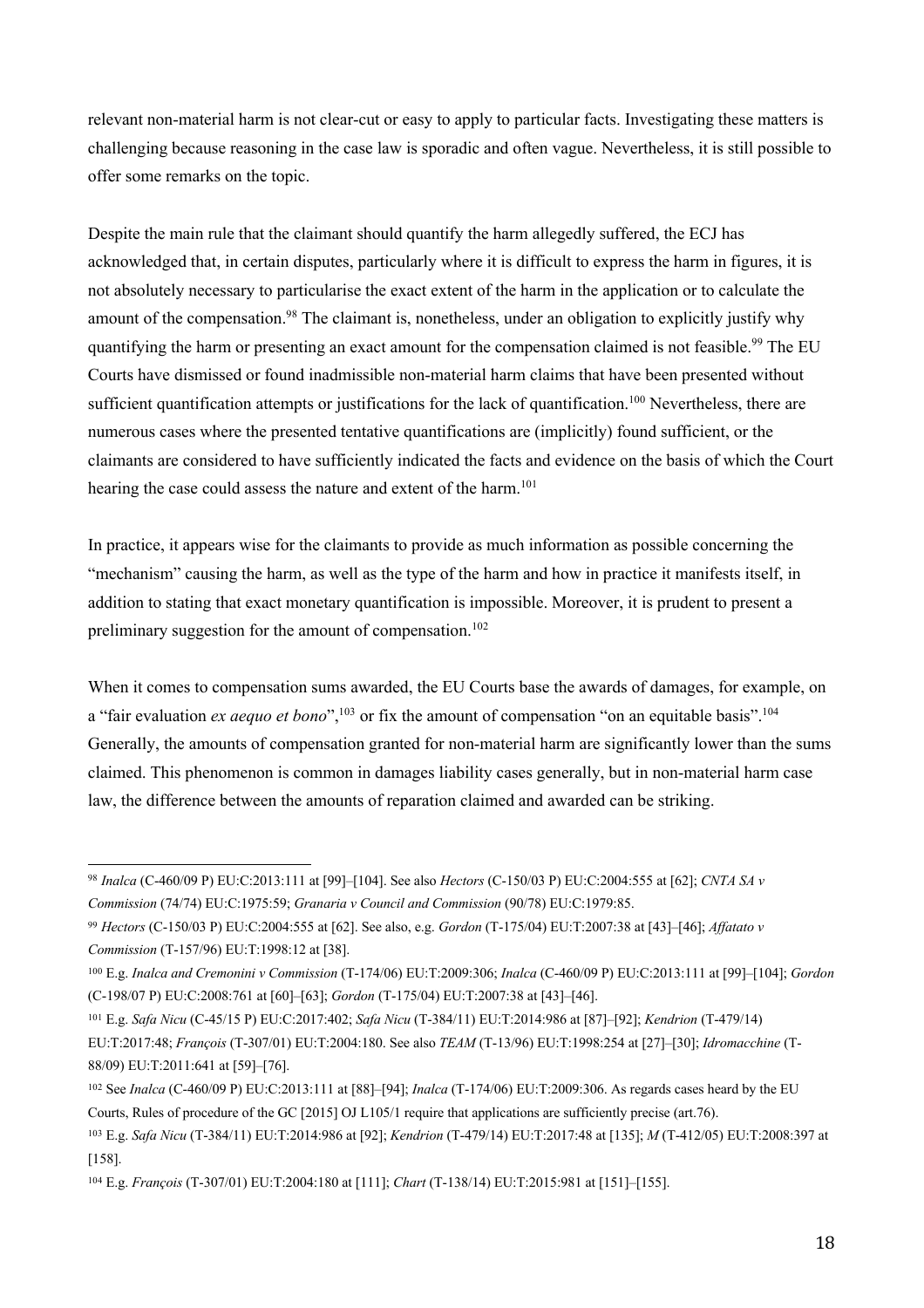For example in *Safa Nicu*, the sum claimed for non-material harm was €2 000 000, with €50 000 ultimately awarded.<sup>105</sup> In *Idromacchine*, the claimants argued that suitable compensation could be  $\epsilon$ 1 637 892– 2 729 820 (based on a percentage of compensation claimed for material harm), but the GC considered the sum of  $\epsilon$ 20 000 to represent fair compensation.<sup>106</sup> In recent judgments concerning failure to adjudicate in a reasonable time, hundreds of thousands and millions of euros were claimed for non-material harm, but sums in the amount of  $\epsilon$ 6000 and  $\epsilon$ 5000 were granted.<sup>107</sup> Differences in the amounts claimed and awarded can also be significant in staff cases.<sup>108</sup> In any event, there are also cases where the awards are, in terms of percentages, significantly closer to the compensation claimed,109 and even cases where the amount claimed is awarded.<sup>110</sup> In the judgments reviewed here, express reasoning concerning the amount awarded is often extremely concise and therefore does not include detailed justifications.<sup>111</sup>

It is noteworthy that EU liability case law entails both judgments where the damages are clearly of a symbolic nature as well as decisions where more significant awards are made.<sup>112</sup> The nominal nature of reparation is visible particularly in staff cases, such as *Culin* (one French franc). <sup>113</sup> In some judgments this stems from the fact that the claims presented were based on an idea of mere symbolic correction.<sup>114</sup>

 <sup>105</sup> *Safa Nicu* (T-384/11) EU:T:2014:986 at [92]; *Safa Nicu* (C-45/15 P) EU:C:2017:402 at [53], [104]–[107].

<sup>106</sup> *Idromacchine* (T-88/09) EU:T:2011:641 at [71]–[76]. Not affected by appeal: *Idromacchine* (C-34/12 P) EU:C:2013:552. <sup>107</sup> Compensation was not awarded for all the heads of damages claimed. See *Kendrion* (T-479/14) EU:T:2017:48 at [112]– [135]; *Kendrion* (C-150/17 P) EU:C:2018:1014; *Gascogne* (T-577/14) EU:T:2017:1 at [157]–[165]; *Gascogne* (C-138/17 P and C-146/17 P) EU:C:2018:1013.

<sup>108</sup> E.g. in *Reynolds v Parliament* (T-237/00) EU:T:2002:11, the claimed amount for non-material harm was €250 000 but a nominal compensation of one euro was awarded. On appeal, the ECJ did not deal with the amount of compensation because it was unnecessary after finding that the GC should not have annulled the contested decision: *Reynolds* (C-111/02 P) EU:C:2004:265 at [62]–[63]. One euro was also awarded in *Dejaiffe* (T-223/99) EU:T:2000:292 (€10 000 was claimed). See also the non-contractual liability case *M* (T-412/05) EU:T:2008:397 (€150 000 was claimed and €10 000 was awarded; some of the claimant's statements concerning the harm were found to be incorrect).

<sup>&</sup>lt;sup>109</sup> E.g. *Chart* (T-138/14) EU:T:2015:981 at [149]–[155] (€50 000 was claimed and €25 000 awarded).

<sup>110</sup> E.g. *Camós Grau v Commission* (T-309/03) EU:T:2006:110 at [162]–[164]; *Curto* (T-275/17) EU:T:2018:479 at [118]. In these, the claims were relatively modest ( $€10000$ ).

<sup>111</sup> See also earlier remarks by Oliphant, "Damages" in *Tort Law of the European Community* (2008), p.268.

<sup>112</sup> In terms of earlier discussion, see Vaquer, "Damage" in *Tort Law of the European Community* (2008), p.28; Oliphant, "Damages" in *Tort Law of the European Community* (2008), pp.243–244; Wissink, "Overview" in *Tort Law of the European Community* (2008), p.358; A.G. Toth, "The Concepts of Damage and Causality as Elements of Non-Contractual Liability" in H.G. Schermers, T. Heukels and J.P. Mead (eds), *Non-Contractual Liability of the European Communities* (Dordrecht: Martinus Nijhoff Publishers, 1988), pp.23, 30; Aalto, *Public Liability* (2011), p.37.

<sup>113</sup> *Culin* (C-343/87) EU:C:1990:49 at [25]–[29]. See also *Reynolds* (T-237/00) EU:T:2002:11 at [154] (one euro); *Dejaiffe* (T-223/99) EU:T:2000:292 (one euro); *V v Commission* (18/78) EU:C:1979:154 (one ECU).

<sup>114</sup> E.g. *Culin* (C-343/87) EU:C:1990:49 at [25]–[29]. See also *Barbi v Commission* (T-73/89) EU:T:1990:65 at [40]–[50]. Compare to *Reynolds* (T-237/00) EU:T:2002:11.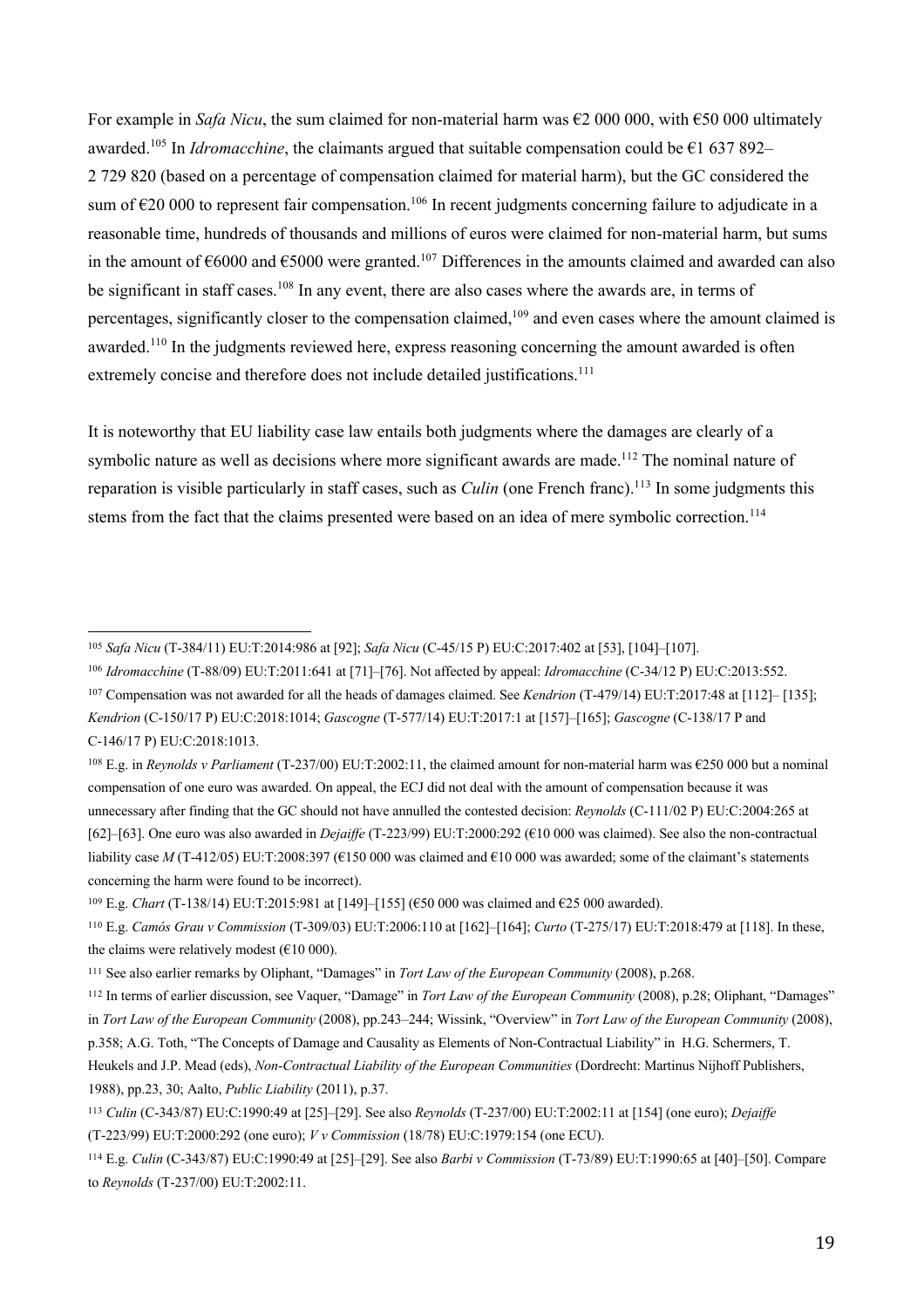Additionally, the compensation is, arguably, to some extent symbolic in cases regarding, for instance, the failure to adjudicate in a reasonable time where the awards for non-material harm remain modest.<sup>115</sup>

The idea of a nominal reparation—intended as a message regarding the recognition of unjust harm—could perhaps relate to the notion that it is impossible to translate properly the damage suffered into euros.<sup>116</sup> Further, even where the nature and gravity of the harm have apparently had some impact on the compensation granted, an underlying idea of "essentially symbolic" reparation can affect the awards. The EU Courts' emphasis on the "corrective power" of recognising the unjustness of the wrongful conduct is visible in the approach explored above, according to which the annulment of a contested measure or a finding of unlawfulness is a central means of remedying non-material harm. Nevertheless, the Courts have awarded considerable damages in individual cases.<sup>117</sup> Additionally, the amount of compensation fluctuating from case to case could indicate genuine efforts to truly remedy the harm.<sup>118</sup>

Ultimately, the circumstances where only nominal compensation is granted and those where more significant sums are awarded do not appear to be clearly explained by the case law.<sup>119</sup> Moreover, and as noted by commentators, the relationship between nominal awards and the principle of full compensation is potentially problematic.120 However, the EU Courts appear to just essentially combine harm quantification and compensation reasoning, rather than first quantifying the harm and then discussing appropriate compensation. This, in theory, eliminates the full compensation controversy, as no harm found goes without compensation.121 However, this also brings us back to the ambiguity and unpredictability that surrounds the finding of relevant harm in the first place.

 <sup>115</sup> E.g. *Kendrion* (T-479/14) EU:T:2017:48; *Kendrion* (C-150/17 P) EU:C:2018:1014; *Gascogne* (T-577/14) EU:T:2017:1;

*Gascogne* (C-138/17 P and C-146/17 P) EU:C:2018:1013. See also Opinion of AG Wahl in *Gascogne* (C-138/17 P and C-146/17 P) EU:C:2018:620 at [97].

<sup>116</sup> See also Opinion of AG Wahl in *Kendrion* (C-150/17 P) EU:C:2018:612 at [108]–[110], [125].

<sup>117</sup> E.g. *Safa Nicu* (C-45/15 P) EU:C:2017:402; *Safa Nicu* (T-384/11) EU:T:2014:986 (€50 000 awarded for non-material harm); *Vainker* (T-48/01) EU:T:2004:61 at [178]–[180] (€60 000 awarded for non-material harm); *Chart* (T-138/14) EU:T:2015:981 (€25 000 awarded for non-material harm).

<sup>118</sup> See also the discussion regarding the factors affecting the amounts awarded: M. Honoré and N. Eram Jensen, "Damages in State Aid Cases" (2011) 10 *European State Aid Law Quarterly* 265, 284. The authors cite the cases *Casini v Commission* (T-132/03) EU:T:2005:324; *Morello v Commission* (T-181/00) EU:T:2002:313; *Allo v Commission* (T-386/94) EU:T:1996:123.

<sup>119</sup> See however, e.g. *V* (18/78) EU:C:1979:154 at [19]: "it must be acknowledged that the applicant is entitled to a *gesture* from the Commission" (emphasis added).

<sup>120</sup> See, e.g. Vaquer, "Damage" in *Tort Law of the European Community* (2008), p.28.

<sup>121</sup> E.g. *Kendrion* (T-479/14) EU:T:2017:48 at [125]–[135]; *Kendrion* (C-150/17 P) EU:C:2018:1014 at [108]–[112]; *Gascogne* (T-577/14) EU:T:2017:1 at [155]–[165]; *Gascogne* (C-138/17 P and C-146/17 P) EU:C:2018:1013 at [44]–[62]. See also Opinion of AG Wahl in *Gascogne* (C-138/17 P and C-146/17 P) EU:C:2018:620 at [91], "the mere fact that the [GC] found the amount of compensation requested ... not justified, and thus awarded ... a lower sum, does not mean that the [GC] failed to compensate the damage in full. It only means that [the claimants] did not provide sufficient evidence to corroborate all the heads of damage". Note also *V* (18/78) EU:C:1979:154 at [19] (with the Court expressly noting, nevertheless, that the award is symbolic).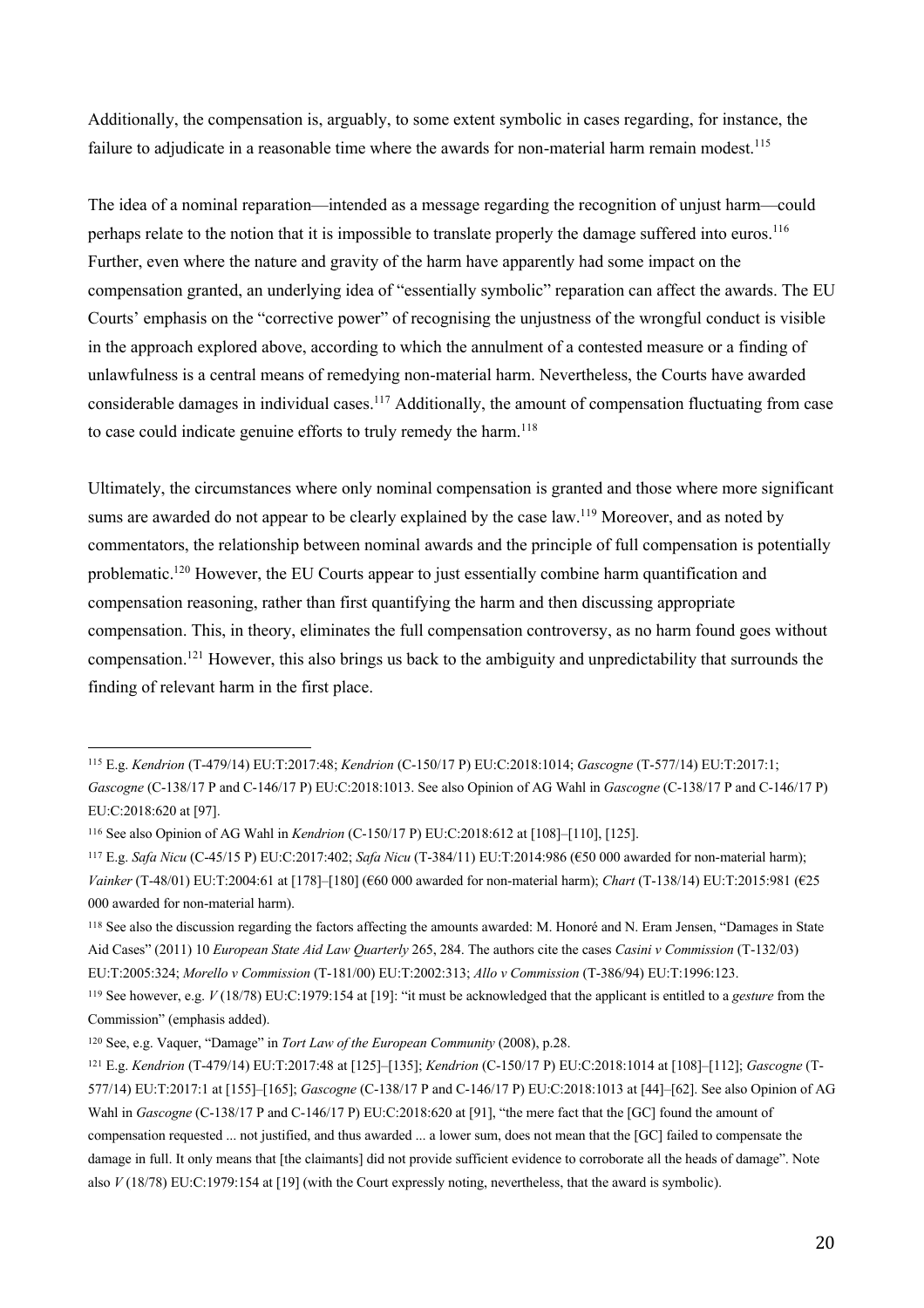# **Further analysis: harm to reputation and distinguishing non-material and economic damage**

#### *Preliminary remarks*

This main section addresses two interrelated, more specific themes: reputational harm, and the borderline between economic and non-material damage. As seen above, EU level cases on sanctions address the effect of restrictive measures on reputation or image. Additionally, reputation or professional reputation is discussed in a number of staff cases, and even disputes concerning, for example, financial aid or EU public procurement touch upon reputational harm. Many of the intricacies of the non-material harm case law expounded above—such as the ambiguity related to defining and finding relevant harm—are clearly observable in reputation cases. Moreover, in the era of fake news and automatised journalism, the legal treatment of harm to reputation is per se interesting and increasingly relevant. From a tort law standpoint, reputational harm raises tricky questions, not least because reputation itself is a matter of perception.<sup>122</sup>

Reputational harm is also an example of damage where the non-material and economic "parts" of the harm are challenging to separate from each other. Under EU law, the border between non-pecuniary and economic harm appears generally elusive, but seems to have practical relevance as regards the requirements for showing damage and in terms of determining compensation. Below, we first analyse the EU Courts' reasoning concerning the compensation of reputational harm, and then briefly explore the broader issue of the classification of harms as non-material or economic.

# *Reputational harm*

Receiving monetary reparation for reputational harm under EU law is not common. In the case law of the EU Courts, this kind of harm is often deemed corrected by the finding of a breach of law or the annulment of a decision or measure. For example, in the excessive duration of proceedings cases *Gascogne* and *Kendrion*, it was indicated that even if proven (which was not the case), reputational harm would not require monetary damages.<sup>123</sup> A similar finding was made in *Guardian*,<sup>124</sup> and can also be seen in other strands of case law.<sup>125</sup>

 <sup>122</sup> See on company reputation, e.g. R.G. Eccles, S.C. Newquist, and R. Schatz, "Reputation and its Risks" (February 2007) *Harvard Business Review*, *https://hbr.org/2007/02/reputation-and-its-risks* [accessed 5 April 2019].

<sup>123</sup> *Gascogne* (T-577/14) EU:T:2017:1 at [151]–[154]; *Gascogne* (C-138/17 P and C-146/17 P) EU:C:2018:1013; *Kendrion* (T-479/14) EU:T:2017:48 at [122]–[125], [130].

<sup>124</sup> *Guardian* (T-673/15) EU:T:2017:377 at [42]–[43], [142]–[148], [108]–[115].

<sup>125</sup> E.g. *European Dynamics* (T-299/11) EU:T:2015:757 at [155] (an appeal did not affect the treatment: *EUIPO* (C‐677/15 P) EU:C:2017:998). See also Opinion of AG Sharpston in *Gul Ahmed Textile Mills* (C-100/17 P) EU:C:2018:214 at [105].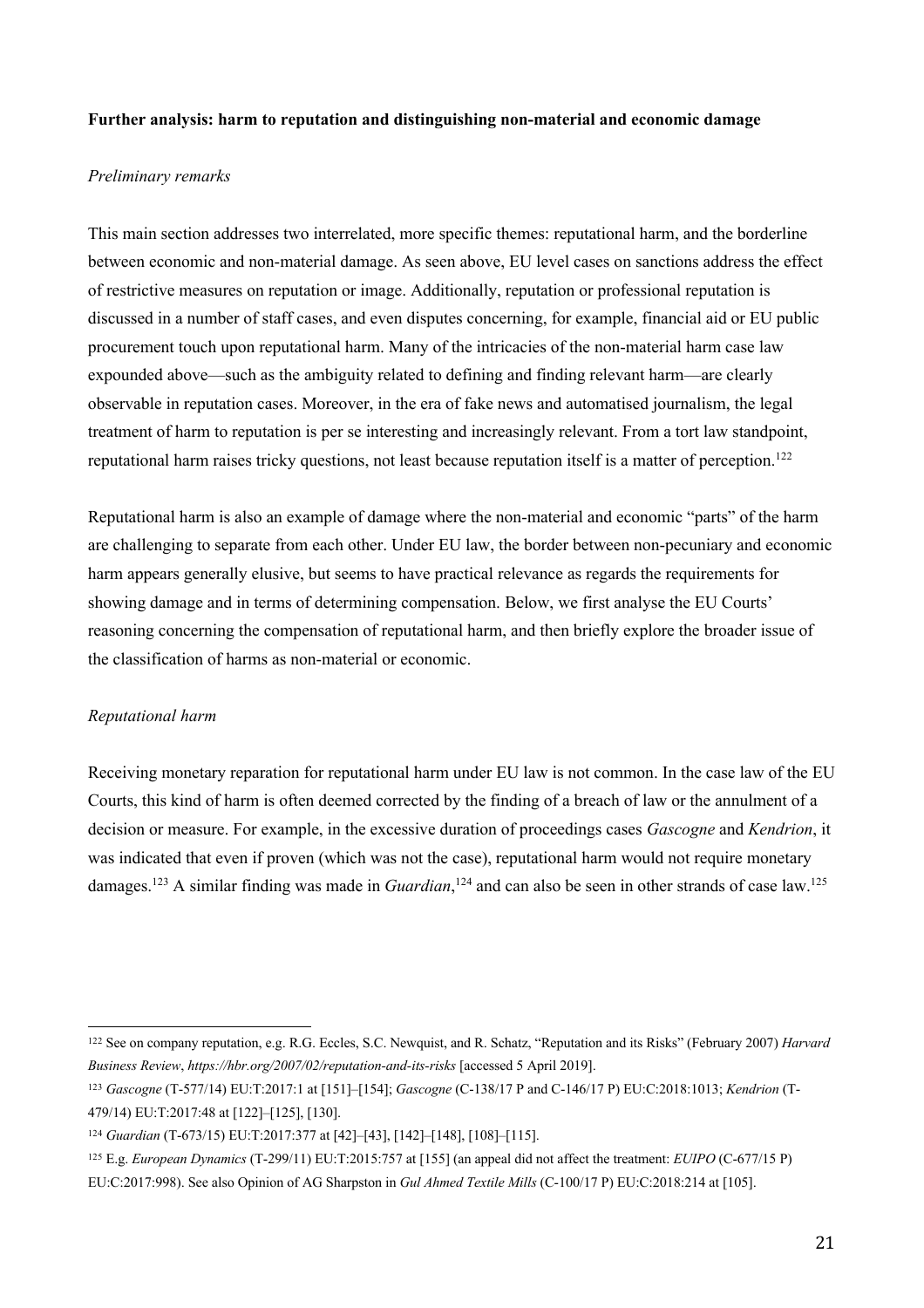Only exceptionally, such as in the sanctions case *Safa Nicu*, is monetary compensation considered necessary.<sup>126</sup>

When discussing reputational harm in detail, the EU courts often understand it to be a type of non-material damage. However, it remains somewhat ambiguous as to what exactly non-material harm to reputation refers. In several cases, non-material harm to reputation is expressly distinguished from economic harm, such as loss of profits,<sup>127</sup> but exhaustive explanations of what non-economic harm to reputation entails are lacking. According to the EU Courts, non-material harm to company reputation occurs, for example, when a company is "publicly associated with conduct which is considered a serious threat to international peace and security", as a result of which "it becomes an object of opprobrium and suspicion", the behaviour of third parties towards the company is affected, and the effects of these developments go beyond the company's "current commercial interests".<sup>128</sup> Similarly, non-economic reputational harm of natural persons can manifest itself as opprobrium and suspicion, and can be observed on the basis of how third parties behave towards the person in question.129 Open issues nevertheless include the question of what, precisely, harm to "professional reputation" of an individual refers to—and when harm to professional reputation is of an economic nature and when it is a non-material one. Additionally, the question of what kind of harm can be compensated as harm to professional reputation and what as harm to the ("general") reputation of natural persons is also relevant. 130

Additional issues include those of when does recoverable non-material harm to reputation occur and how long can it continue, things that the EU Courts have not addressed in an exhaustive manner. In *Guardian*, the GC noted that harm to reputation could be a continuing type of damage, which signifies that it occurs all the time for as long as, for example, a press release containing negative information is publicly available.<sup>131</sup> Nonetheless, it should be noted that the elimination of the original cause of the damage, or even the publication of a correction, does not necessarily "correct" company reputation because those third parties who have seen only the original harmful information will not subsequently change their views.<sup>132</sup> Accordingly, harm to reputation or image could continue to occur, and even "expand", endlessly. This theme was touched upon, but not resolved from the standpoint of the extent of liability, in *Safa Nicu*, a case in

 <sup>126</sup> *Safa Nicu* (C-45/15 P) EU:C:2017:402; *Safa Nicu* (T-384/11) EU:T:2014:986 at [87]–[91] (underlining the seriousness of the unjustified allegations, the long duration of their effects, and the fact that the incorrect information was made public as an official statement of position by an EU body).

<sup>127</sup> E.g. *Sviluppo* (C-414/08 P) EU:C:2010:165; *Safa Nicu* (C-45/15 P) EU:C:2017:402; *Safa Nicu* (T-384/11) EU:T:2014:986 [72]– [85].

<sup>128</sup> *Safa Nicu* (T-384/11) EU:T:2014:986 at [80], [82], [88]; *Safa Nicu* (C-45/15 P) EU:C:2017:402 at [52]–[53], [104]–[105]. See also *Bank Mellat* (C-430/16 P) EU:C:2018:668 at [59].

<sup>129</sup> *Abdulrahim* (C-239/12 P) EU:C:2013:331 at [72]–[83]; *Jannatian* (T-328/14) EU:T:2016:86 at [62]–[66].

<sup>130</sup> See, e.g. the vague discussions in *M* (T-412/05) EU:T:2008:397 at [150]–[158]; *Camós Grau* (T-309/03) EU:T:2006:110.

<sup>131</sup> *Guardian* (T-673/15) EU:T:2017:377 at [38]–[42].

<sup>132</sup> A point implied in *Safa Nicu* (T-384/11) EU:T:2014:986 at [88].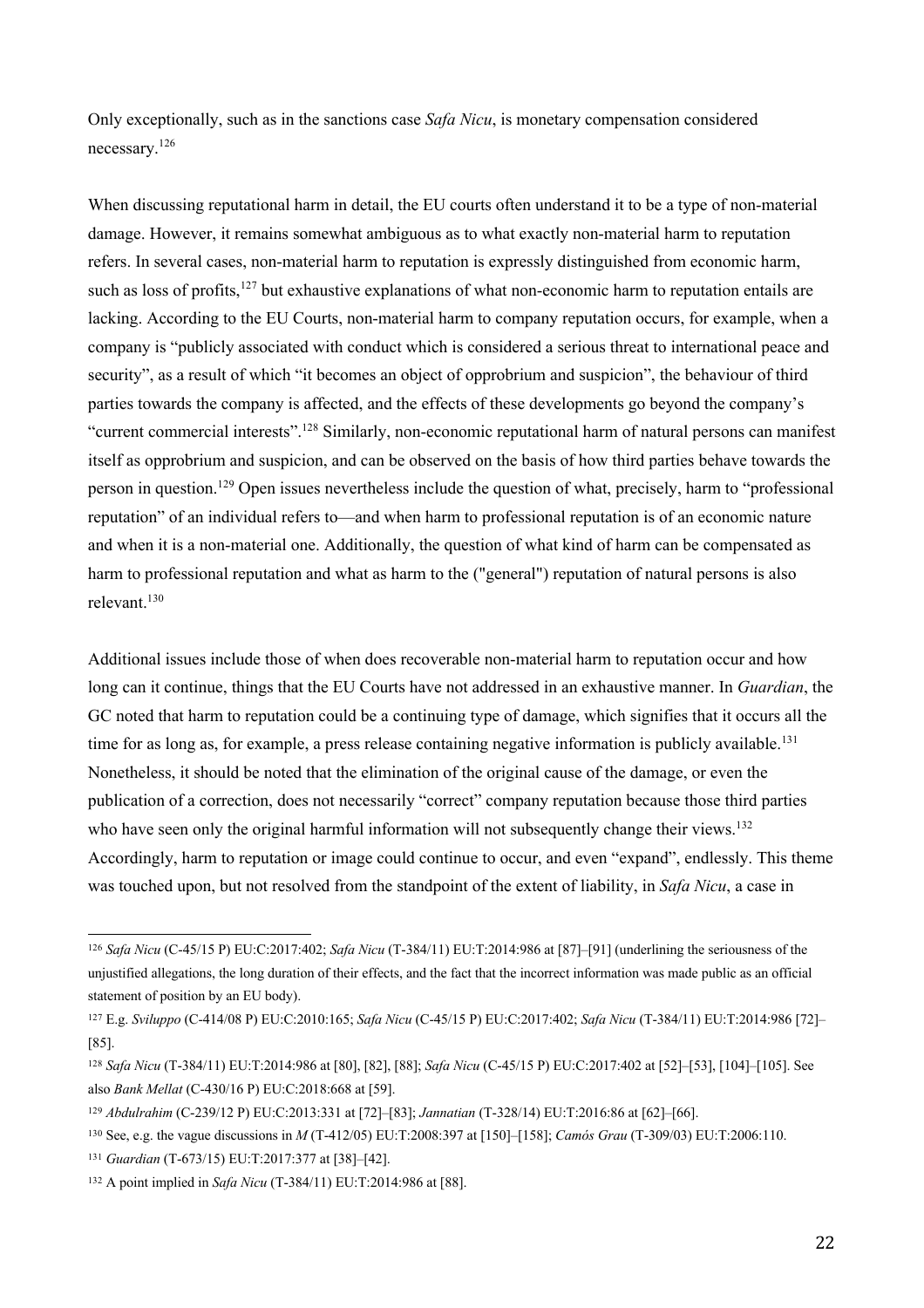which information regarding restrictive measures and allegations on nuclear proliferation remained publicly available on third party websites even after the annulment of the measures.<sup>133</sup> In practice, EU liability for "distant" non-material harm created by a "chain" of negative publicity appears unlikely.<sup>134</sup>

More generally, compensation for reputational harm is frequently declined because causation and/or legally relevant damage have not been sufficiently shown. The threshold for finding harm to reputation is often high, and negative developments that can be considered to be, for example, normal business risks do not constitute recoverable harm. With respect to EU procurement cases, damages for harm to reputation have been generally declined where there has not been any specific reason for assuming that a tenderer's reputation was particularly harmed. Merely losing the contract, or the fact that the procedure was unlawfully halted, does not prima facie tarnish the reputation of tenderers, and negative assessments by contracting authorities will not cause recoverable harm if the views are expressed in a neutral manner and are factually correct.<sup>135</sup> Recoverable damage can nevertheless be found, for example, where factually questionable and significantly harmful assessments (that for instance state that the tenderer is not a reliable commercial partner) are made public.<sup>136</sup> Similarly, in cases concerning financial aid to companies, the mere fact that aid is reduced is not considered to tarnish the reputation of the recipient.<sup>137</sup> Clearly harmful comments concerning an undertaking combined with a breach of professional secrecy in the context of a state aid investigation have, however, resulted in damages liability.138

In sanctions cases in particular, the EU Courts have underlined the significance of the (visible) reactions of third parties.139 However, it is not clear what kind of reactions and what kind of proof are then sufficient in order to establish non-material harm. In case of economic harm, such as lost profits, a claimant may seek to show that its commercial contractual relationships ended or that it did not receive new orders, but do factors like these also prove that there was, in addition to economic harm, non-material harm? Further, while visible reactions or actions of third parties can tell something about company image or reputation, it is also possible

 <sup>133</sup> *Safa Nicu* (C-45/15 P) EU:C:2017:402 at [108]–[109].

<sup>&</sup>lt;sup>134</sup> The existing case law suggests that the scope of recoverable harm is likely very limited. See also Opinion of AG Mengozzi in *Safa Nicu* (C-45/15 P) EU:C:2016:658 at [112].

<sup>135</sup> See *European Dynamics* (T-299/11) EU:T:2015:757 at [155] (not affected by appeal: *EUIPO* (C‐677/15 P) EU:C:2017:998);

*TEAM* (T-13/96) EU:T:1998:254 at [77]–[78] (not affected by appeal: *TEAM Srl* (C-13/99 P) EU:C:2000:329); *Icuna.Com SCRL* (T-383/06 and T-71/07) EU:T:2008:148 at [97]–[98]; *Embassy* (T-203/96) EU:T:1998:302 at [108]; Order of the President of the GC in *Computer Resources International v Commission* (T-422/11 R) EU:T:2011:566 at [39]–[42]; Order of the President of the GC in *Communicaid Group v Commission* (T-4/13 R) EU:T:2013:121 at [40]–[41].

<sup>136</sup> See *New Europe* (T-231/97) EU:T:1999:146 at [5], [53]–[56]. For more on EU procurement cases, see Kalėda, "Damages in EU Procurement" (2014) E.L. Rev. 201–202.

<sup>137</sup> *Sviluppo* (C-414/08 P) EU:C:2010:165 at [139]–[142]. See also *Holistic Innovation* (T-468/14) EU:T:2016:296 at [83]–[84]; *Holistic Innovation Institute v Commission* (C-411/16 P) EU:C:2017:445.

<sup>138</sup> *Idromacchine* (T-88/09) EU:T:2011:641 at [48], [63]–[76]; *Idromacchine* (C-34/12 P) EU:C:2013:552.

<sup>139</sup> E.g. *Safa Nicu* (T-384/11) EU:T:2014:986 at [87]–[91]; *Safa Nicu* (C-45/15 P) EU:C:2017:402 at [52]–[53], [104]–[105]; *Jannatian* (T-328/14) EU:T:2016:86 at [62]–[66].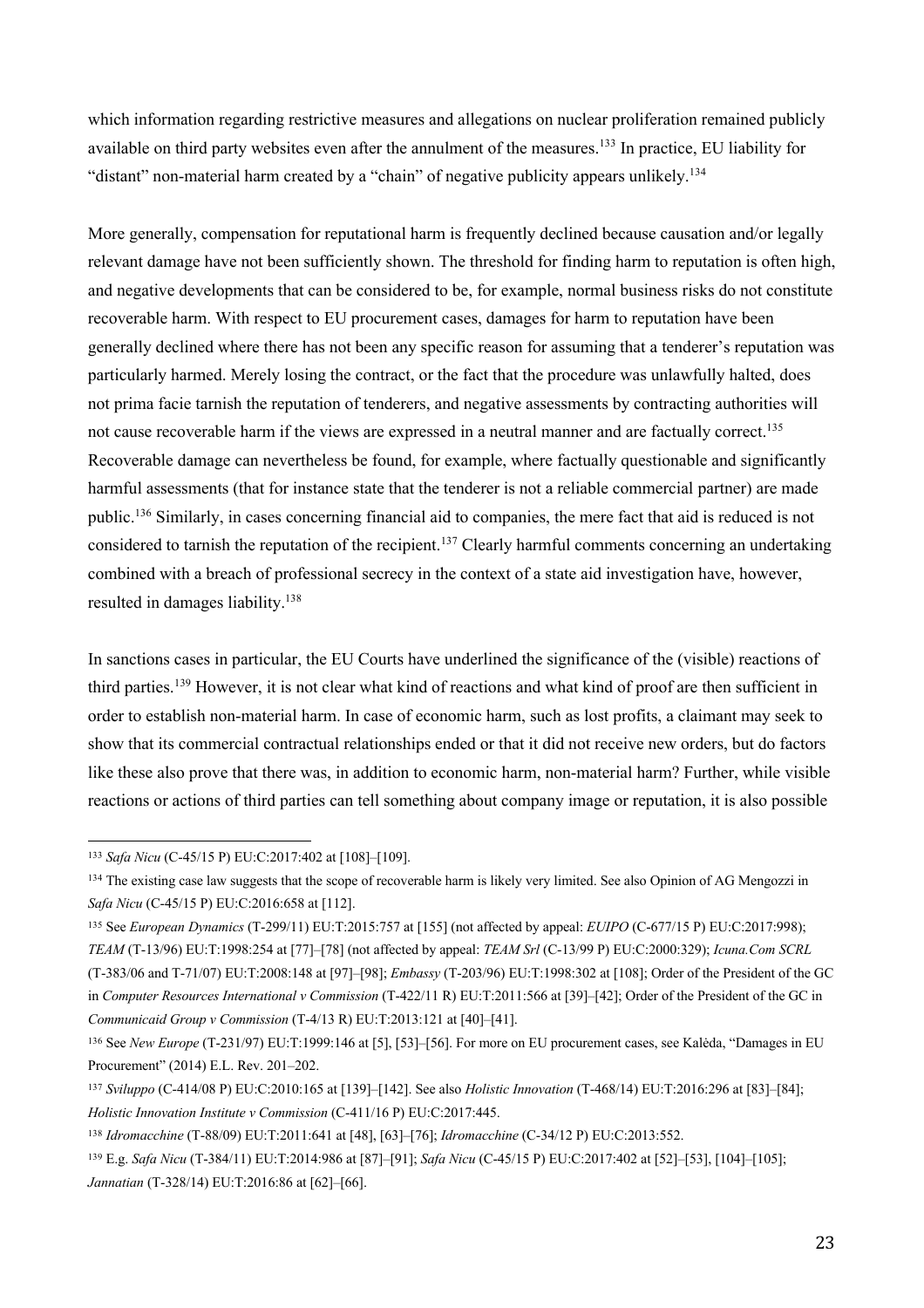that reputation is harmed without there being immediate and demonstrable reactions from others. For instance, negative company image may affect the willingness of potential employees to work at a particular company, but this is not necessarily observable before the company attempts to hire new staff. Proving a causal connection between the original wrongful conduct (alleged cause) and action or inaction of third parties is generally challenging, and even more so when the harm manifests itself after a period of time. Moreover, establishing that reputational harm is sufficiently actual and certain, and not just purely speculative, is difficult.<sup>140</sup> In fact, actual and certain non-material harm to reputation, which extends beyond current economic interests, is nearly an oxymoron.

Notably, it seems that the EU Courts can be willing, at least in some cases, to (implicitly) accept *likely* causally connected harm without truly requiring harm and causation to be established. For example, in *Safa Nicu*, the EU Courts' discussion about the presence of causally connected non-pecuniary damage is concise. Causation and relevant harm are seemingly assumed; however, no statement is made to the effect that establishing these conditions is unnecessary because unlawful restrictive measures are, due to their gravity, inherently likely to cause non-material harm.<sup>141</sup> Considering the fact that some cases illustrate a high threshold for finding recoverable harm to reputation, it is striking how bluntly and simply relevant harm is found in *Safa Nicu*.

While the EU Courts' reasoning regarding harm to reputation is not extremely detailed, an obvious question that arises is what, in practice, distinguishes those cases where monetary compensation for reputational harm is awarded, despite the apparently cautious overall approach to granting damages. Although the judgments do not tend to involve elaborate explanations regarding the application of the conditions of harm and causation, in many cases the outcomes "seem just".<sup>142</sup> It seems as though the EU Courts abstain from

 <sup>140</sup> See also *Safa Nicu* (T-384/11) EU:T:2014:986 at [70]–[85]; *Jannatian* (T-328/14) EU:T:2016:86 at [62]–[67].

<sup>141</sup> In *Safa Nicu* (T-384/11) EU:T:2014:986, the GC started by trying to distinguish economic and non-material harm, and noted that non-material harm extends beyond "current commercial interests". The finding of non-material harm is not explained in length (at [72]–[85]). At [80], "when an entity is the subject of restrictive measures because of the support it is has allegedly given to nuclear proliferation, it is publicly associated with conduct which is considered a serious threat to international peace and security, as a result of which it becomes an object of opprobrium and suspicion (which thus affects its reputation) and is therefore caused non-material damage." At [85]: "In view of the foregoing ... the restrictive measures concerning the applicant caused it non-material damage, distinct from any material loss resulting from an impact on its commercial relations." See also *Safa Nicu* (C-45/15 P) EU:C:2017:402 at [50]–[53], [103]–[107]. Compare to, e.g. *SELEX* (C-481/07 P) EU:C:2009:461 at [38]; *Jannatian* (T-328/14) EU:T:2016:86. <sup>142</sup> E.g. compensation was granted in *Safa Nicu* (C-45/15 P) EU:C:2017:402, but reparation for reputational harm has been denied in cases concerning failures to adjudicate in a reasonable time (*Gascogne* (T-577/14) EU:T:2017:1; *Gascogne* (C-138/17 P and C-146/17 P) EU:C:2018:1013; *Kendrion* (T-479/14) EU:T:2017:48), and in EU procurement cases where nothing particularly "reputation-harming" occurs (e.g. *European Dynamics* (T-299/11) EU:T:2015:757 at [155]; *EUIPO* (C‐677/15 P) EU:C:2017:998). Similarly, the EU courts have been generally reluctant to award compensation in staff cases but nevertheless have awarded reparation in situations that involve factually incorrect and per se offensive, widely distributed comments on a person's abilities or conduct (e.g. *François* (T-307/01) EU:T:2004:180, see also *M* (T-412/05) EU:T:2008:397, compare to e.g. *PB* (T-609/16) EU:T:2017:910 at [95]– [98]; *CJ* (T-692/16) EU:T:2017:894 at [128]-[129]).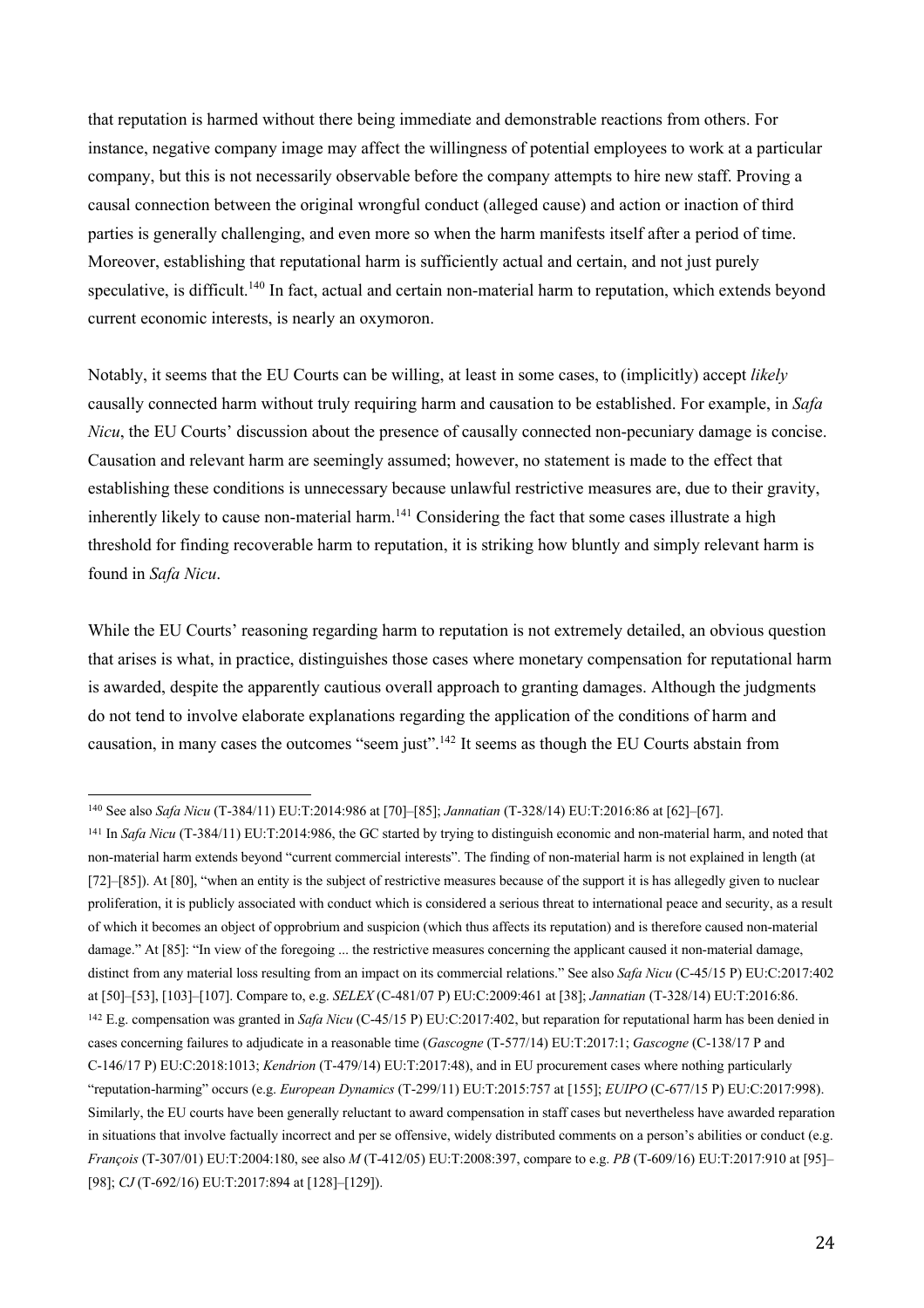awarding monetary damages for non-material harm to reputation where the claim is far-fetched, but are willing to provide reparation where the factual circumstances point to obvious detrimental effects to reputation/image and the negative effects are clearly related to the breach of EU law identified.<sup>143</sup> This is, in itself, a reasonable overall logic. However, more explicit reasoning from the EU Courts regarding the factors underpinning awards of monetary compensation would be welcome. Particularly valuable would be a detailed discussion concerning the application of the conditions of harm and causation as well as regarding the issue of when relevant harm can prima facie be presumed to have occurred.<sup>144</sup>

#### *The border between non-material and economic harm and the relevance of distinguishing these*

A broader topical issue is that of which harms should be considered non-pecuniary and which economic. Rarely discussed explicitly in the case law, the classification of harms and the use of the label of nonmaterial harm are nevertheless of practical relevance. The preceding review suggests that whether a harm is considered non-pecuniary or economic in nature can potentially affect the application of the conditions for liability, whether monetary damages will or will not be awarded, and the amount of compensation. Moreover, the EU Courts often appear to adopt a particularly strict approach to establishing actual and certain, causally connected harm and its extent when a claim concerns economic damage.<sup>145</sup> In theory, nonmaterial harm cases are not the only ones where some kind of facilitations (claimant-friendly presumptions) could be applied due to the nature of the harm and objective difficulty of presenting conclusive proof.<sup>146</sup> Nevertheless, the (occasional) more lenient treatment as regards establishing the fact and extent of relevant harm appears to take place solely with respect to non-material harm, not other losses.<sup>147</sup>

<sup>&</sup>lt;sup>143</sup> To illustrate this point, the excessive duration of court proceedings does not inherently significantly affect the reputation of the parties involved, but an official statement alleging connections to reprehensible nuclear proliferation does. See also the reasoning in *Bank Mellat* (C-430/16 P) EU:C:2018:668 at [54]–[61].

<sup>&</sup>lt;sup>144</sup> There are partially inexplicable differences in the considerations visible in different cases, e.g. while rejecting compensation because of a procedural reason in the sanctions case *Jannatian* (T-328/14) EU:T:2016:86, the GC nonetheless indicated that there is no actual damage that would require monetary reparation (at [61]–[66]). It seems that here the GC is more reluctant to find relevant harm than in *Safa Nicu* (T-384/11) EU:T:2014:986.

<sup>145</sup> E.g. *Safa Nicu* (C-45/15 P) EU:C:2017:402 at [64]–[67], [71]–[80], [94]–[99]; *Safa Nicu* (T-384/11) EU:T:2014:986; *Kendrion* (C-150/17 P) EU:C:2018:1014; *Gascogne* (C-138/17 P and C-146/17 P) EU:C:2018:1013; *SELEX* (C-481/07 P) EU:C:2009:461 at [37]–[38].

<sup>146</sup> See *Inalca* (C-460/09 P) EU:C:2013:111 at [104]; *Hectors* (C-150/03 P) EU:C:2004:555 at [62].

<sup>147</sup> In addition to cases cited in fn.145 above, see, e.g. the discussion in *Guardian* (T-673/15) EU:T:2017:377; *European Union v ASPLA and Armando Álvarez* (C-174/17 P and C-222/17 P) EU:C:2018:1015. Generally, the apparently strict treatment of causally connected economic harm can relate to the argumentation advanced by the parties. It is possible that claimants do not, e.g. discuss the difficulties of establishing the quantum of economic harm in that much detail, whereas in the context of non-material harm this can be a more "inherent" part of the argumentation. Detailed justifications for not indicating the exact quantum of, e.g. lost profits, could be accepted if presented.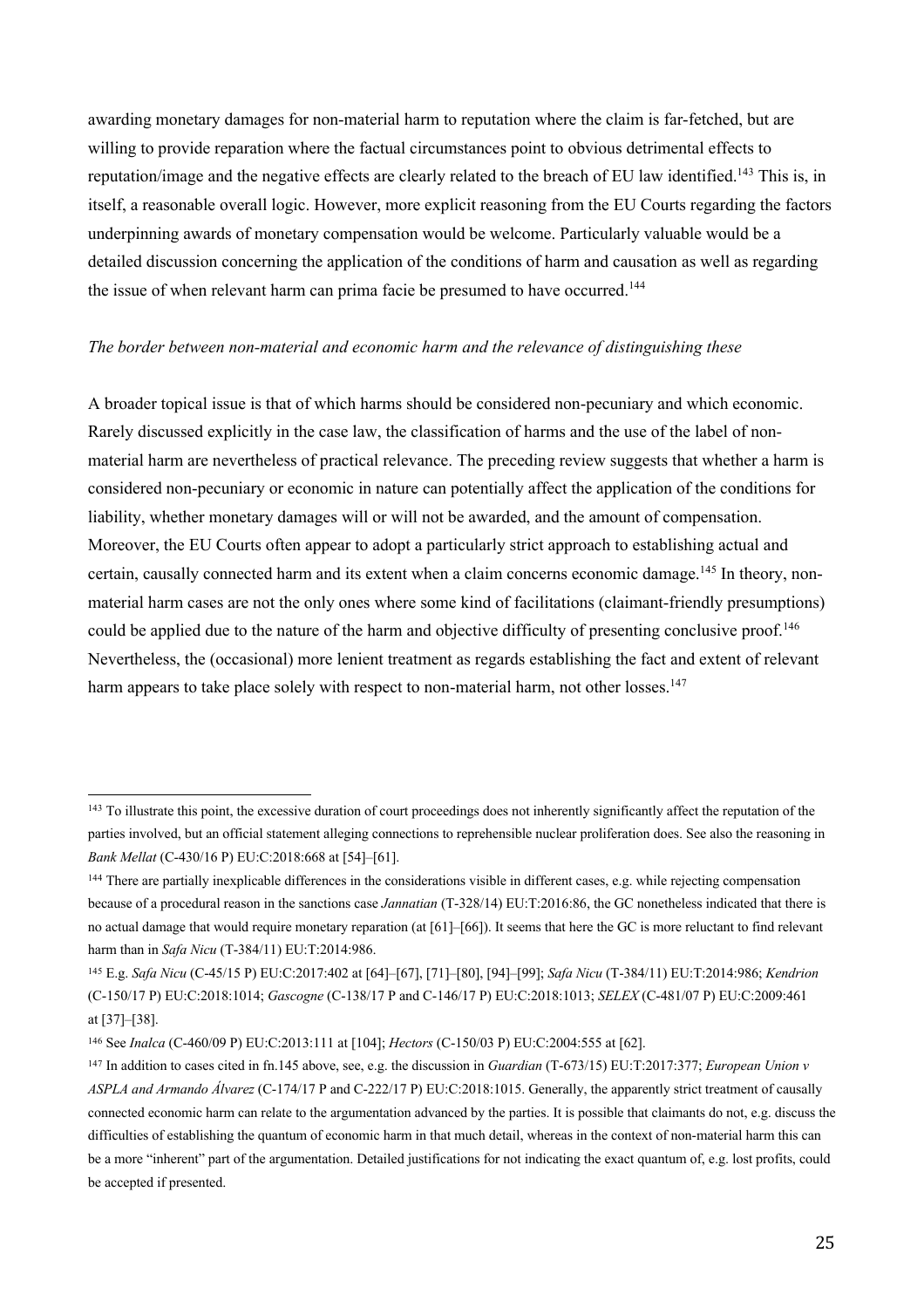However, the border between non-material and economic harm can be hazy, <sup>148</sup> this being the case even under EU law. It can be unclear, for instance, whether the harms discussed in a particular case are of a non-material or pecuniary nature. Further, harms that in reality are best characterised as potential future economic losses can generally be referred to as non-material harm.<sup>149</sup> Moreover, there are EU level cases which treat loss of chance or opportunity as non-material harm and cases which classify it as economic harm.150 With respect to damages suffered in the context of commercial or professional activities, non-material and economic harm may be difficult to distinguish from each other, even at the level of theory.<sup>151</sup>

The difference in treatment or classification in EU level cases suggests that the border between non-material and economic harm, or the relevant desirable solutions in this respect, are not self-evident to the EU Courts. An additional possibility is that, in some situations, the EU Courts do not find distinguishing between nonmaterial and economic harm important. Nevertheless, because the classification of harm can affect its treatment (intentionally or not), the categories of harm and the use of the notion of non-material harm should be well thought through. Moreover, it appears practically and theoretically problematic to utilise the concept of non-material harm while meaning hypothetical future economic harm *and* simultaneously hold on to the starting point that only actual and certain harm is recoverable under EU law. It seems, therefore, that EU law in this area exists in a state of flux.

#### **Concluding remarks**

#### *Overview*

This article has provided a brief overview of EU level judgments concerning non-material harm. Further, it has explored selected substantive issues that either deserve special attention in the context of non-pecuniary damage (such as the practical application of the conditions of harm and causation), or can be characterised as particular features of non-material harm cases (such as finding monetary compensation unnecessary, or awarding merely nominal compensation). Also investigated was the notion of reputational harm and the border between non-material and economic harm.

 <sup>148</sup> See, e.g. conclusions based on comparative work: Rogers, "Comparative Report" in *Non-Pecuniary Loss* (2001), pp.288–289. <sup>149</sup> See, e.g. *Kendrion* (T-479/14) EU:T:2017:48 (state of uncertainty, reputational harm); *Camós Grau* (T-309/03) EU:T:2006:110 (professional reputation, professional situation). See also *Oikonomopoulos* (T-483/13) EU:T:2016:421 at [244]–[247]; *Idromacchine*  (T-88/09) EU:T:2011:641 at [63]–[69]; Opinion of AG Wahl in *Kendrion* (C-150/17 P) EU:C:2018:612 at [112]–[116]. With respect to other European liability regimes see Rogers, "Comparative Report" in *Non-Pecuniary Loss* (2001), pp.288–289; V. Wilcox, *A Company's Right to Damages for Non-Pecuniary Loss* (Cambridge: CUP, 2016), pp.62–79.

<sup>150</sup> See, e.g. *Farrugia* (T-230/94) EU:T:1996:40 at [42]–[46]; *Moat* (T-13/92) EU:T:1993:22 at [44]–[49], compare to *Girardot*  (C-348/06 P) EU:C:2008:107; *Citymo* (T-271/04) EU:T:2007:128. See also *Evropaïki Dynamiki* (T-461/08) EU:T:2011:494 at [207]–[213], and further Vaquer, "Damage" in *Tort Law of the European Community* (2008), pp.42–43; Kalėda, "Damages in EU Procurement" (2014) E.L. Rev. 203–206.

<sup>151</sup> See also, e.g. discussions by Heinze, *Schadenersatz* (2017), pp.220–226, 309–310; Oliphant, "Damages" in *Tort Law of the European Community* (2008), p.260.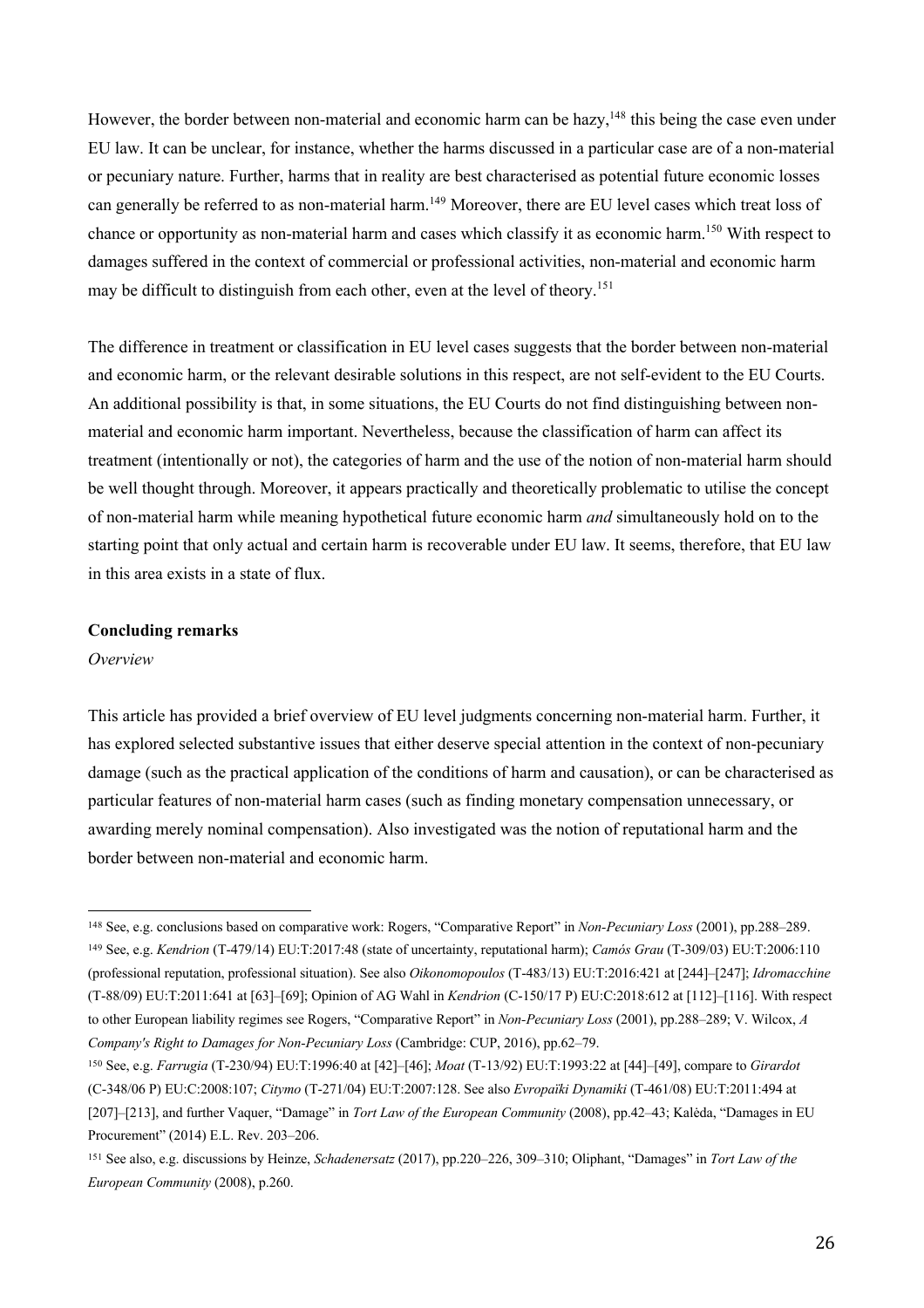EU law does not encompass any generally applicable, coherent tort law regime, and the existing EU legislation that mentions non-material harm is sector-specific. Both "sectoral" and more general EU law on damages liability is nevertheless developed by the ECJ. Overall, the flow of new EU level cases touching upon non-material harm appears constant.<sup>152</sup> Non-pecuniary harm is frequently addressed in various EU liability disputes. Further, EU liability judgments can also have implications with respect to other kinds of damages cases. In particular, the interpretation of central notions of EU law, particularly as regards their application to different non-pecuniary loss situations, is of clear broader relevance. Judicial reasoning concerning non-material harm does not appear highly field-specific,<sup>153</sup> which increases the likelihood of its relevance even in other types of cases.

Preliminary rulings on horizontal liability have also discussed non-material harm, although these leave the details to be resolved by national courts and mostly provide comments regarding the principal question of whether this type of harm is covered by damages liability or the concept of "damage" in a particular field. Member State liability is an area where issues of non-material harm have not yet been significantly explored. Generally, in preliminary rulings, matters related to recoverability of non-material harm, or to the issue of how easy obtaining compensation for this kind of damage should be, could surface as a part of considerations related to guaranteeing the full effect of EU law or effective judicial protection. If the ECJ addresses non-material harm in this kind of context, the guidance could be relevant in different types of cases heard by national courts. However, it remains to be seen whether, when and how the ECJ will embrace these matters.

## *Central substantive issues*

Overall, recoverability of non-material harm under EU law appears a valid presumption where no clear indications regarding the alternative are visible. The most detailed substantive reasoning concerning the compensation of non-pecuniary loss is currently found in EU liability cases, which are heard by the EU Courts in their entirety, whereas preliminary rulings only deal with the selected questions of law that are submitted to the ECJ. Even under EU liability, central questions such as the details of the application of the conditions of harm and causation, and establishing these preconditions in a sufficient manner, remain partially obscure. It is likely that the case law further evolves, bringing, bit-by-bit, more clarity regarding the considerations related to finding liability. Nonetheless, the evaluation of harm and causation will conceivably always remain, to some extent, casuistic because of the fact-intensity of these issues.

 <sup>152</sup> E.g. a Curia database (*http://curia.europa.eu/juris/recherche.jsf?language=en*) search of closed GC and ECJ cases from the years 2017–2018 with the free text search term "non-material harm" produces 51 hits (as of 29 December 2018).

<sup>153</sup> Having said that, the ECJ nevertheless often cites case law from the same area, that is, staff cases in staff cases and so on. See, however, e.g. *Staelen* (C-337/15 P) EU:C:2017:256; Opinion of AG Wahl in *Kendrion* (C-150/17 P) EU:C:2018:612 at [103]–[116]: in these, different types of cases are recalled.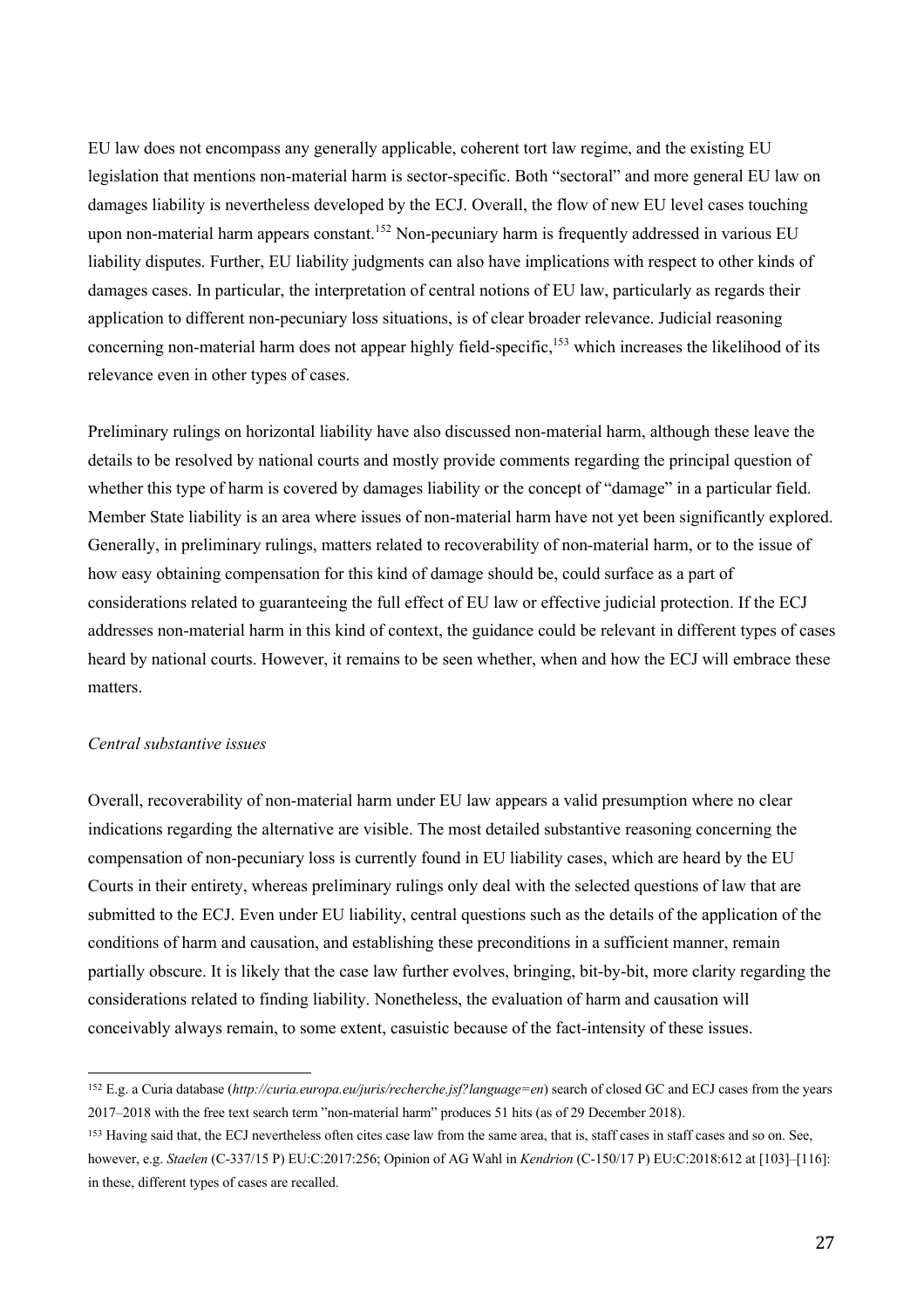A particularity of non-material harm cases is that financial reparation is often considered unnecessary. An observable starting point, which applies to different strands of EU liability case law, is that harm closely related to an unlawful measure or other breach of EU law is remedied primarily by the annulment of the said measure or by a finding of unlawfulness.

The obligation upon a claimant to quantify the harm and present the specific amount of compensation claimed applies, prima facie, even in non-material harm cases. Nonetheless, the EU Courts can find claims sufficiently precise even in the absence of exact quantification, as long as the claimant explicitly argues that measuring the harm or objectively valuing it in monetary terms is not possible. The claimant must in all instances, however, provide information on the nature of the harm suffered. The amounts of reparation granted by the EU Courts for non-material harm often remain modest and, in some cases, even nominal. It is difficult to envision how the case law will evolve in the future, but one relatively safe prediction is that it will remain unlikely that the EU Courts award hundreds of thousands of euros or more.

# *Topical themes*

The EU Courts have recently tackled reputational harm in contexts such as failures to adjudicate in a reasonable time and foreign and security policy sanctions. Previously, cases regarding EU procurement, EU officials and financial aid, for example, have often included claims for reputational harm. Nonetheless, many details regarding addressing harm to reputation are still open under EU law, and even the concept of nonmaterial reputational harm itself remains blurry.

A related issue is the generally unclear nature of the borderline between non-material and economic harm. There is some ambiguity, and even inconsistencies, in the classification of harms in EU level judgments. The distinction between economic and non-material harm does, however, seem to matter in terms of case outcomes. For instance, merely nominal damages awards appear in non-material harm cases but not elsewhere. Non-material harm cases also involve a particular (occasional) willingness of the EU Courts to accept that it is likely that wrongful conduct caused harm.

Liability for non-material harm has the potential to become increasingly relevant in the near future, for instance as regards horizontal liability. New preliminary rulings on the interpretation of recent pieces of EU secondary legislation, such as those relating to data protection<sup>154</sup> or trade secrets,<sup>155</sup> will likely be seen in the coming years. Notably, although several contemporary secondary laws mention non-material harm, details regarding liability and determining the amount of compensation are, significantly, left for national systems

 <sup>154</sup> General Data Protection Regulation [2016] OJ L119/1, see art.82(1).

<sup>155</sup> Directive 2016/943 on the protection of trade secrets [2016] OJ L157/1, see art.14, recital 30.